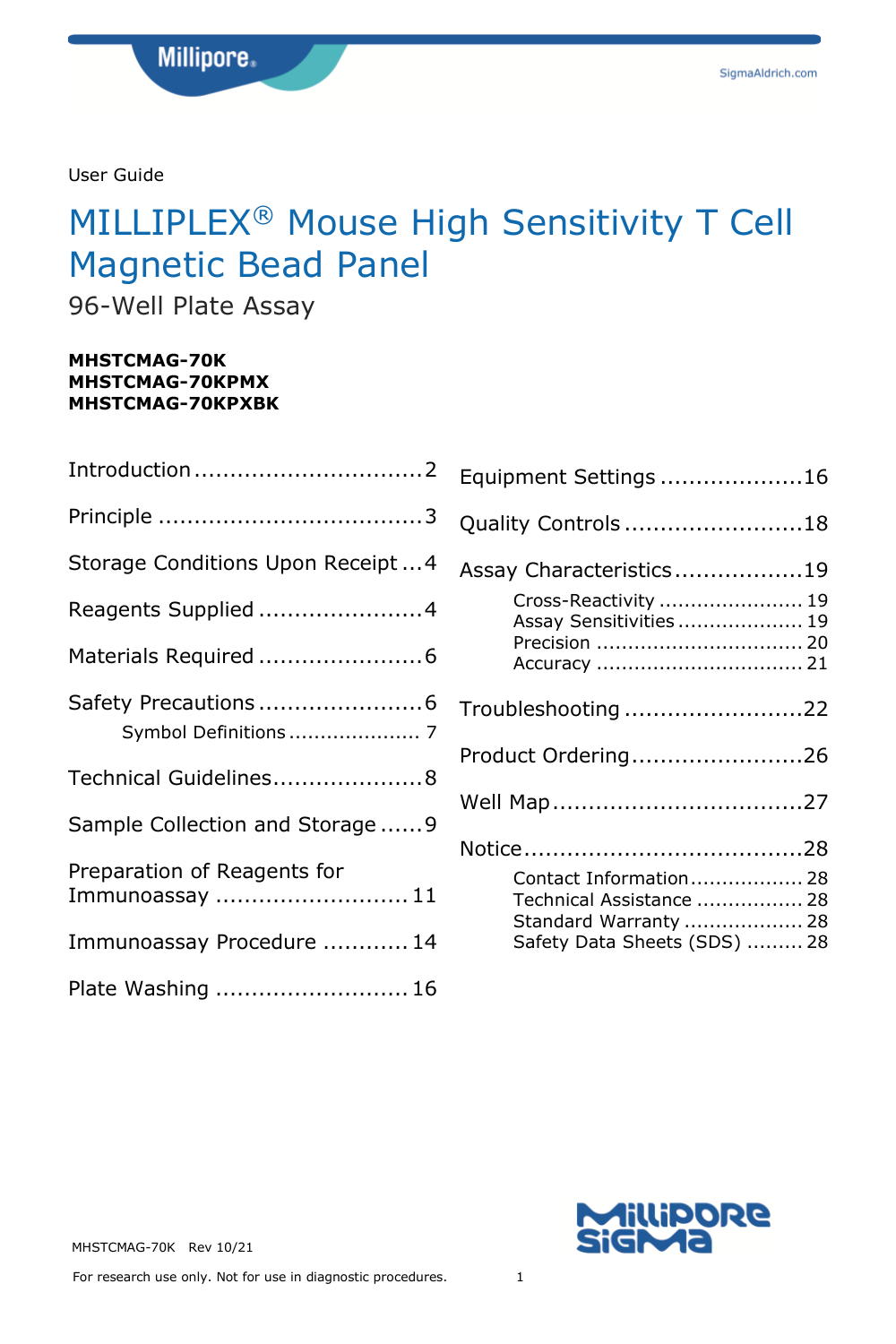### **Introduction**

Cytokines are immunomodulatory polypeptides that play key roles in both adaptive and innate immune responses. A generic term, "cytokines" includes myokines (produced by myocytes), lymphokines (produced by activated Th cells), interleukins (acting as mediators between T cells), and chemokines (responsible for T cell migration). As one of the regulatory mechanisms of the immune system, cytokines act at the recognition, activation, or effector phases of an immune response, modulating the development and functional activities of the subtypes of T cells, B cells and myeloid cells. Consequently, research involving cytokines plays a significant role in achieving a deeper understanding of the immune system and its multi-faceted response to most antigens, especially those responses that make up the inflammatory process.

Low levels of inflammation are involved in many clinical and sub-clinical disease states, such as autoimmune disease, cardiovascular disease, diabetes, neurological disorders and cancer. Measuring picogram levels of cytokines, therefore, is critical for understanding the pathogenesis of these diseases.

The MILLIPLEX® Mouse High Sensitivity T Cell Magnetic Bead Panel enables you to focus on the therapeutic potential of cytokines, as well as the modulation of even low levels of cytokine expression. It is the most versatile system available for the study of low-level expression in cytokine research. MILLIPLEX® products offer you the ability to select an 18-plex or choose any combination of 18 analytes to design a custom kit that better meets your needs. In addition, data obtained from the Mouse High Sensitivity T Cell Panel will correlate with data for the respective cytokines in the Mouse Cytokine/Chemokine Panel I, furthering your ability to measure specific cytokine response in both normal and disease states.

Coupled with the Luminex® xMAP® platform in a magnetic bead format, you receive the advantage of ideal speed and sensitivity, allowing quantitative multiplex detection of dozens of analytes simultaneously, dramatically improving productivity. While magnetic beads can make the process of automation and high throughput screening easier with features such as walk-away washing, advantages even outside automation include:

- Lower and more consistent CVs
- Improved performance with samples having high nonspecific binding
- More flexible plate / plate washer option

The MILLIPLEX® Mouse High Sensitivity T Cell Magnetic Bead Panel is to be used for the simultaneous quantification of any or all of the following 18 mouse cytokines: GM-CSF, IFNγ, IL-1α, IL-1β, IL-2, IL-4, IL-5, IL-6, IL-7, IL-10, IL-12 (p70), IL-13, IL-17A, KC, LIX, MCP-1, MIP-2 and TNFα in mouse plasma, serum, and cell/tissue culture supernatant samples. This panel provides biomedical researchers quality tools for the study of low-level inflammatory disease.

#### **For research use only. Not for use in diagnostic procedures. Please read entire protocol before use.**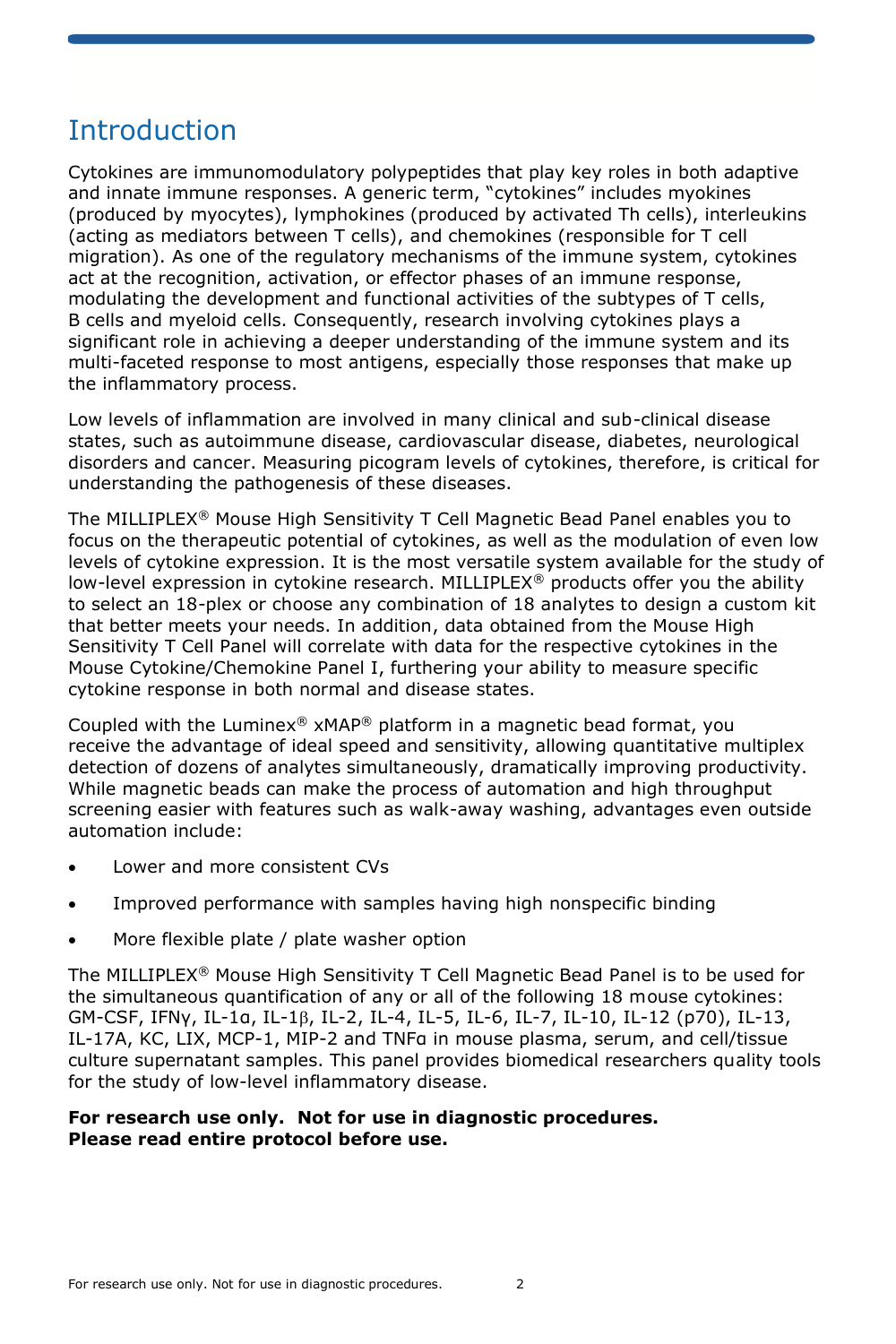## **Principle**

MILLIPLEX<sup>®</sup> products are based on the Luminex® xMAP<sup>®</sup> technology — one of the fastest growing and most respected multiplex technologies offering applications throughout the life-sciences and capable of performing a variety of bioassays including immunoassays on the surface of fluorescent-coded magnetic bead (MagPlex®-C and non-magnetic bead (MicroPlex®) microspheres.

- Luminex<sup>®</sup> products use proprietary techniques to internally color-code microspheres with multiple fluorescent dyes. Through precise concentrations of these dyes, distinctly colored bead sets of 500-5.6 µm non-magnetic or 80-6.45 µm magnetic polystyrene microspheres can be created, each of which is coated with a specific capture antibody.
- After an analyte from a test sample is captured by the bead, a biotinylated detection antibody is introduced.
- The reaction mixture is then incubated with Streptavidin-PE conjugate, the reporter molecule, to complete the reaction on the surface of each microsphere.
- The following Luminex<sup>®</sup> instruments can be used to acquire and analyze data using two detection methods:
	- o The Luminex® analyzers, Luminex® 200™, FLEXMAP 3D® and xMAP® INTELLIFLEX, are flow cytometry-based instruments that integrate key xMAP® detection components, such as lasers, optics, advanced fluidics and high-speed digital signal processors.
	- o The Luminex<sup>®</sup> analyzer (MAGPIX<sup>®</sup>), a CCD-based instrument that integrates key xMAP® capture and detection components with the speed and efficiency of magnetic beads.
- Each individual microsphere is identified and the result of its bioassay is quantified based on fluorescent reporter signals. We combine the streamlined data acquisition power of Luminex® xPONENT® acquisition software with sophisticated analysis capabilities of the new MILLIPLEX<sup>®</sup> Analyst 5.1, integrating data acquisition and analysis seamlessly with all Luminex® instruments.
- xMAP® INTELLIFLEX runs on INTELLIFLEX software for instrument control, run setup and generating high quality data with flexible output options. Data can be exported in xPONENT® style CSV files for compatibility with many existing analytical applications, or in the new, customizable INTELLIFLEX file format. The INTELLIFLEX file format is intended for flexibility and simplicity, allowing the user to freely select which data points to include and to reduce the time to analysis.

The capability of adding multiple conjugated beads to each sample results in the ability to obtain multiple results from each sample. Open-architecture  $x$ MAP<sup>®</sup> technology enables multiplexing of many types of bioassays reducing time, labor and costs over traditional methods.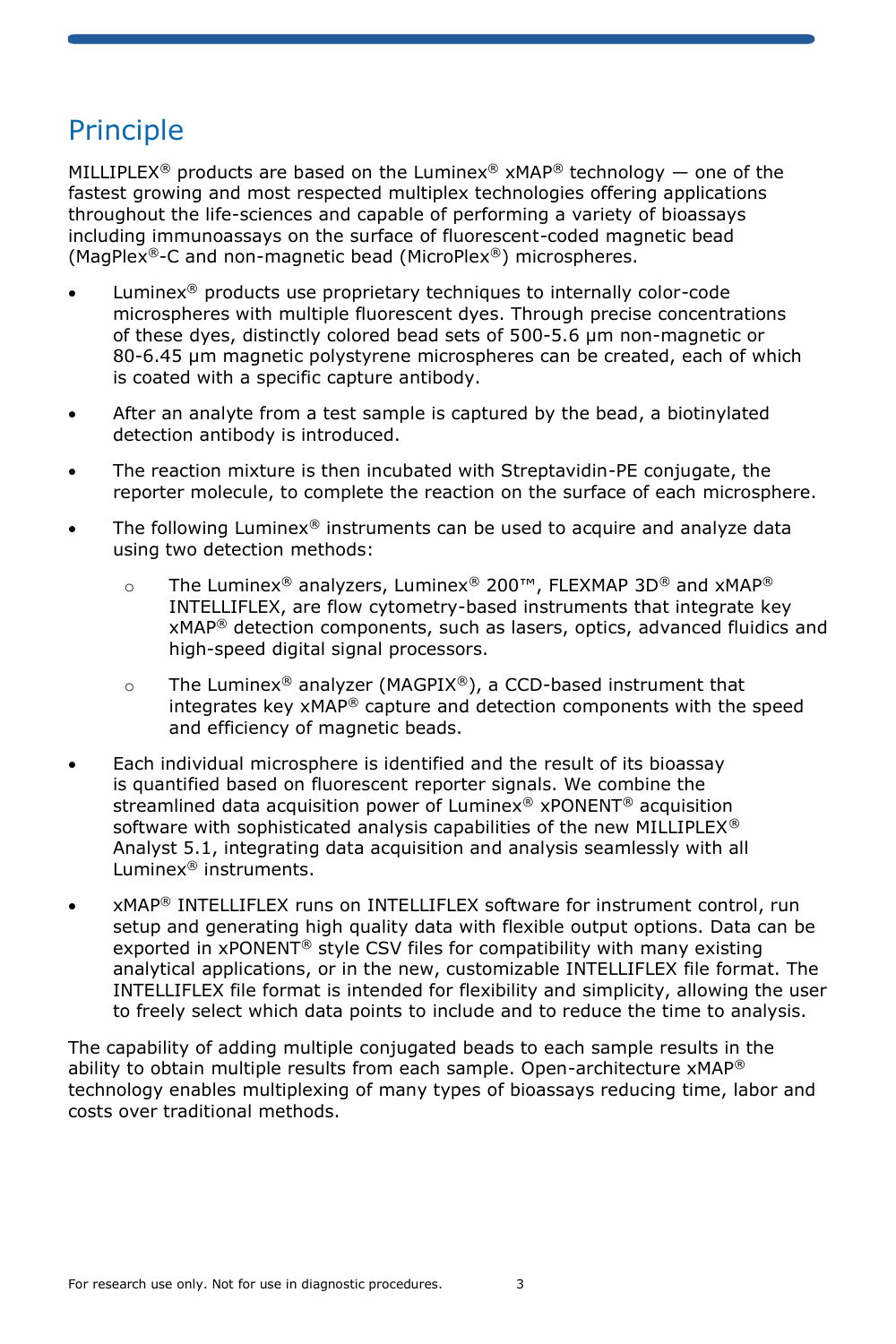### Storage Conditions Upon Receipt

- Recommended storage for kit components is 2–8 °C.
- Once the standards and controls have been reconstituted, immediately transfer contents into polypropylene vials. **DO NOT STORE RECONSITUTED STANDARDS OR CONTROLS IN GLASS VIALS**. For long-term storage, freeze reconstituted standards and controls at  $\leq$  -20 °C. Avoid multiple (> 2) freeze/thaw cycles.
- **DO NOT FREEZE** Antibody-Immobilized Beads, Detection Antibody, and Streptavidin-Phycoerythrin.

## Reagents Supplied

Store all reagents at 2–8 °C

| <b>Reagents</b>                                          | Volume           | Quantity | Cat. No.          |
|----------------------------------------------------------|------------------|----------|-------------------|
| Mouse High Sensitivity T Cell Standard                   | Lyophilized      | 1 vial   | <b>MHSTC-8070</b> |
| Mouse High Sensitivity T Cell<br>Quality Control 1 and 2 | Lyophilized      | 2 vials  | <b>MHSTC-6070</b> |
| Serum Matrix*                                            | Lyophilized      | 1 vial   | MXMSM-11          |
| Set of one 96-Well Plate with 2 sealers                  |                  | 1 set    |                   |
| Assay Buffer                                             | 30 mL            | 1 bottle | L-AB              |
| 10X Wash Buffer**                                        | 60 mL            | 1 bottle | $L-WB$            |
| Mouse High Sensitivity T Cell Detection<br>Antibodies    | $3.2 \text{ mL}$ | 1 bottle | <b>MHSTC-1070</b> |
| Streptavidin-Phycoerythrin                               | $3.2$ mL         | 1 bottle | MC-SAPE10         |
| Mixing Bottle (not provided with<br>premixed panel)      |                  | 1 bottle |                   |
| Containe 0.08% Sodium azide                              |                  |          |                   |

Contains 0.08% Sodium azide

\*\* Contains 0.05% Proclin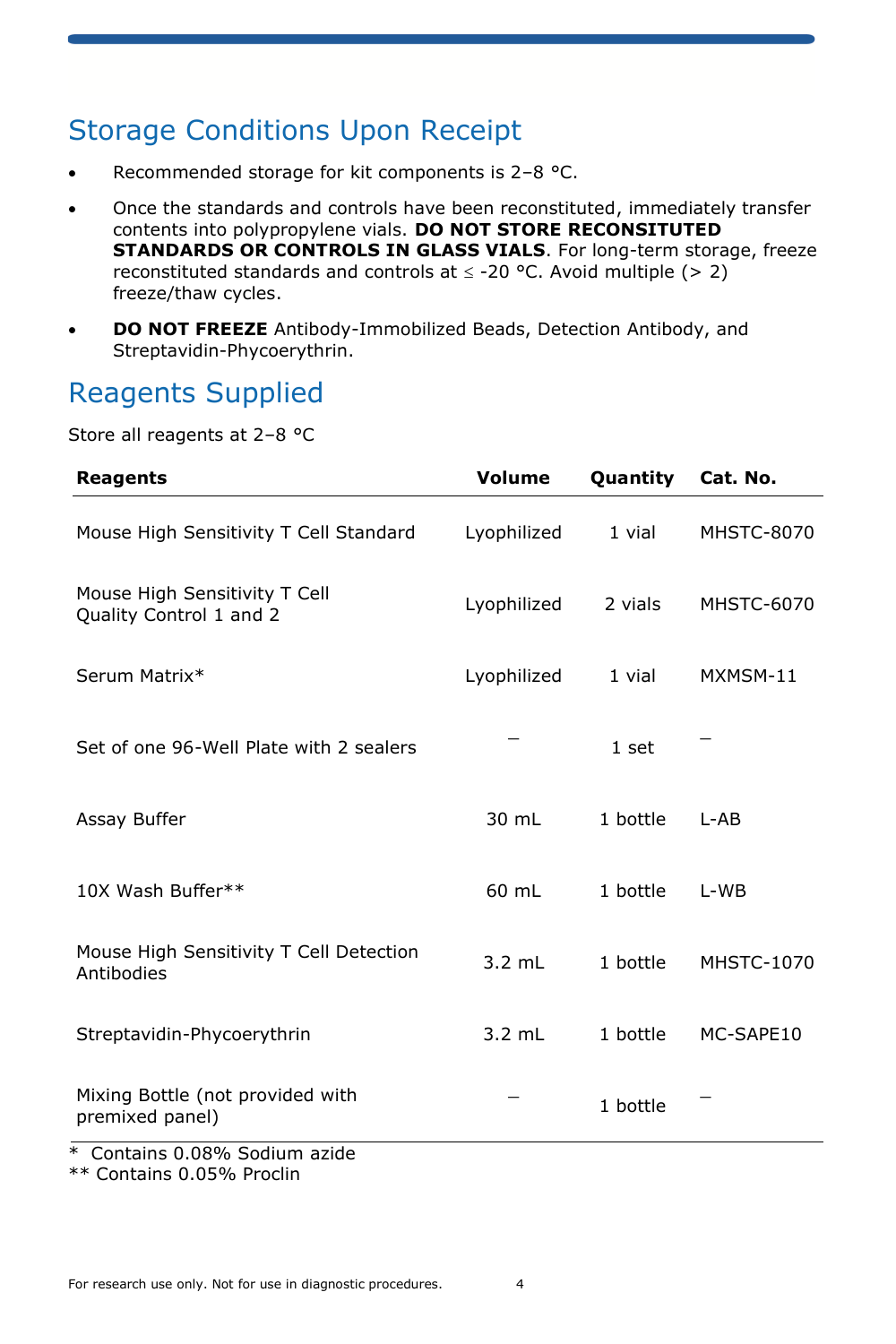#### **Mouse High Sensitivity T Cell Antibody-Immobilized Premixed Magnetic Beads**

|                        | Volume   | <b>Ouantity</b> | Cat. No.       |
|------------------------|----------|-----------------|----------------|
| Premixed 18-plex Beads | $3.5$ mL | 1 bottle        | MHSTCPMX18-MAG |

Included Mouse High Sensitivity T Cell Antibody-Immobilized Magnetic Beads are dependent on customizable selection of analytes within the panel.

#### **Mouse High Sensitivity T Cell Antibody-Immobilized Magnetic Beads**

|                             | Luminex $^\circledR$<br><b>Magnetic</b><br><b>Bead</b> | <b>Customizable 18 Analytes</b><br>(50X concentration, 90µL) |              | 18-Plex<br><b>Magnetic</b><br>Premixed |
|-----------------------------|--------------------------------------------------------|--------------------------------------------------------------|--------------|----------------------------------------|
| <b>Bead/Analyte Name</b>    | Region                                                 | Available Cat. No.                                           |              | <b>Beads</b>                           |
| Anti-Mouse GM-CSF Bead      | 15                                                     |                                                              | MGMCSF-MAG   |                                        |
| Anti-Mouse IFNy Bead        | 19                                                     |                                                              | MIFNG-MAG    |                                        |
| Anti-Mouse IL-1a Bead       | 21                                                     |                                                              | MIL1A-MAG    | ✔                                      |
| Anti-Mouse IL-1ß Bead       | 25                                                     |                                                              | MIL1B-MAG    |                                        |
| Anti-Mouse IL-2 Bead        | 26                                                     |                                                              | MIL2-MAG     | V                                      |
| Anti-Mouse IL-4 Bead        | 28                                                     |                                                              | MIL4-MAG     |                                        |
| Anti-Mouse IL-5 Bead        | 30                                                     |                                                              | MIL5-MAG     | V                                      |
| Anti-Mouse IL-6 Bead        | 34                                                     |                                                              | MCYIL6-MAG   |                                        |
| Anti-Mouse IL-7 Bead        | 36                                                     |                                                              | MIL7-MAG     |                                        |
| Anti-Mouse IL-10 Bead       | 43                                                     |                                                              | MIL10-MAG    |                                        |
| Anti-Mouse IL-12 (p70) Bead | 47                                                     |                                                              | MIL12P70-MAG | v                                      |
| Anti-Mouse IL-13 Bead       | 52                                                     |                                                              | MIL13-MAG    |                                        |
| Anti-Mouse LIX Bead         | 53                                                     |                                                              | MLIX-MAG     |                                        |
| Anti-Mouse IL-17A Bead      | 56                                                     |                                                              | MIL17-MAG    |                                        |
| Anti-Mouse KC Bead          | 61                                                     |                                                              | MKC-MAG      |                                        |
| Anti-Mouse MCP-1 Bead       | 62                                                     |                                                              | MCYMCP1-MAG  |                                        |
| Anti-Mouse MIP-2 Bead       | 73                                                     |                                                              | MMIP2-MAG    |                                        |
| Anti-Mouse TNFa Bead        | 77                                                     |                                                              | MCYTNFA-MAG  |                                        |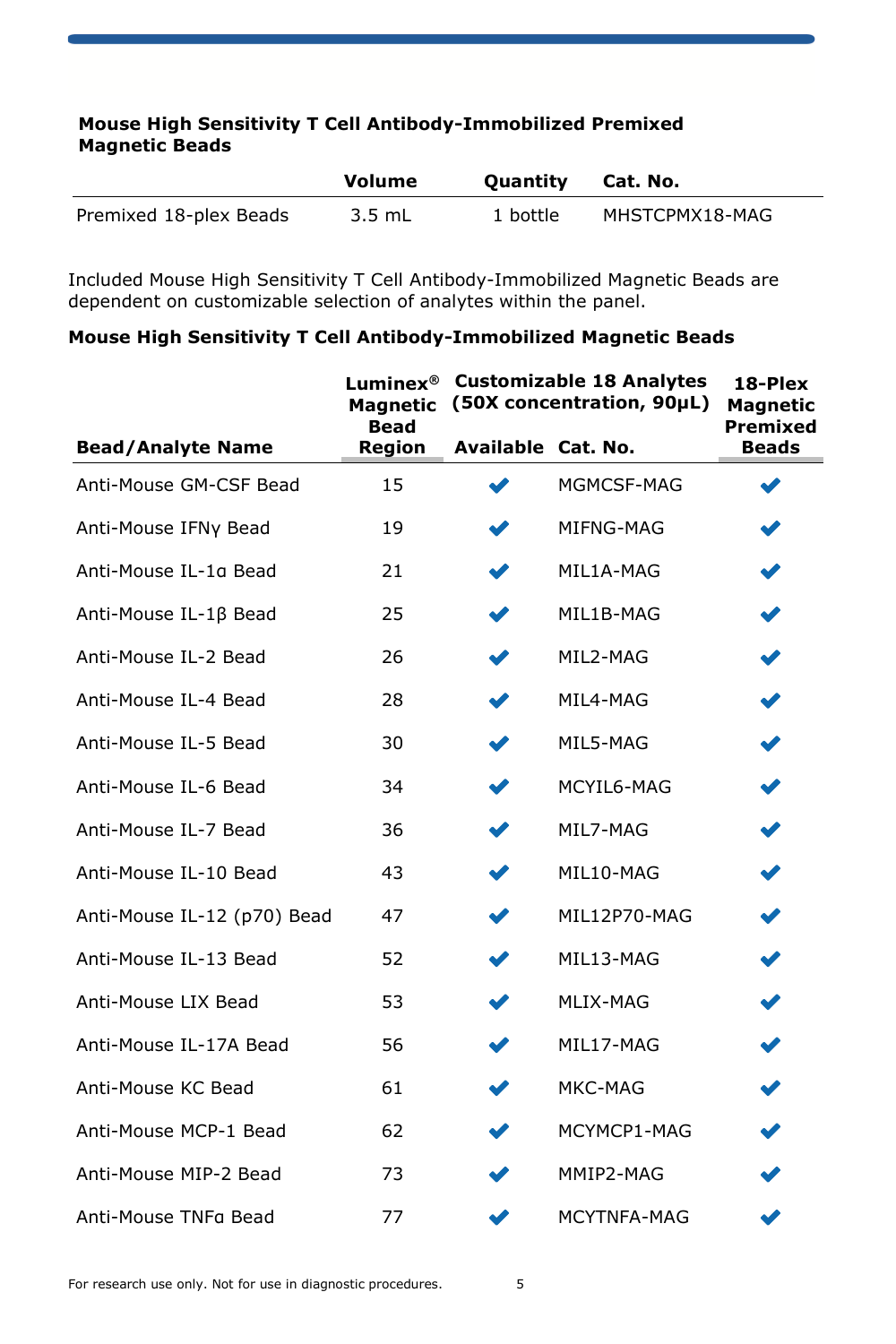### Materials Required (not included)

MAGPIX® Drive Fluid PLUS (Cat. No. 40-50030), xMAP® Sheath Fluid PLUS (Cat. No. 40-50021), or xMAP® Sheath Concentrate PLUS (Cat. No. 40-50023)

#### **Instrumentation/Materials**

- Adjustable pipettes with tips capable of delivering 25 µL to 1000 µ L
- Multichannel pipettes capable of delivering 5 µL to 50 µL, or 25 µL to 200 µL
- Reagent reservoirs
- Polypropylene microfuge tubes
- Rubber bands
- Aluminum foil
- Absorbent pads
- Laboratory vortex mixer
- Sonicator (Branson Ultrasonic Cleaner Model B200 or equivalent)
- Titer plate shaker (VWR® Microplate Shaker Cat. No. 12620-926 or equivalent)
- Luminex<sup>®</sup> 200™, HTS, FLEXMAP 3D®, MAGPIX® instrument with xPONENT® software, or xMAP® INTELLIFLEX instrument with INTELLIFLEX software by Luminex® Corporation
- Automatic plate washer for magnetic beads (BioTek<sup>®</sup> 405 LS and 405 TS, Cat. No. 40-094, 40-095, 40-096, 40-097 or equivalent) or Handheld Magnetic Separation Block (Cat. No. 40-285 or equivalent).

**Note:** If a plate washer or handheld magnetic separation block for magnetic beads is not available, one can use a microtiter filter plate (Cat. No. MX-PLATE) to run the assay using a vacuum filtration unit (Vacuum Manifold, Cat. No. MSVMHTS00 or equivalent with Vacuum Pump, Cat. No. WP6111560 or equivalent).

### Safety Precautions

- All blood components and biological materials should be handled as potentially hazardous. Follow universal precautions as established by the Centers for Disease Control and Prevention and by the Occupational Safety and Health Administration when handling and disposing of infectious agents.
- Sodium azide or Proclin has been added to some reagents as a preservative. Although the concentrations are low, Sodium azide and Proclin may react with lead and copper plumbing to form highly explosive metal azides. Dispose of unused contents and waste in accordance with international, federal, state, and local regulations.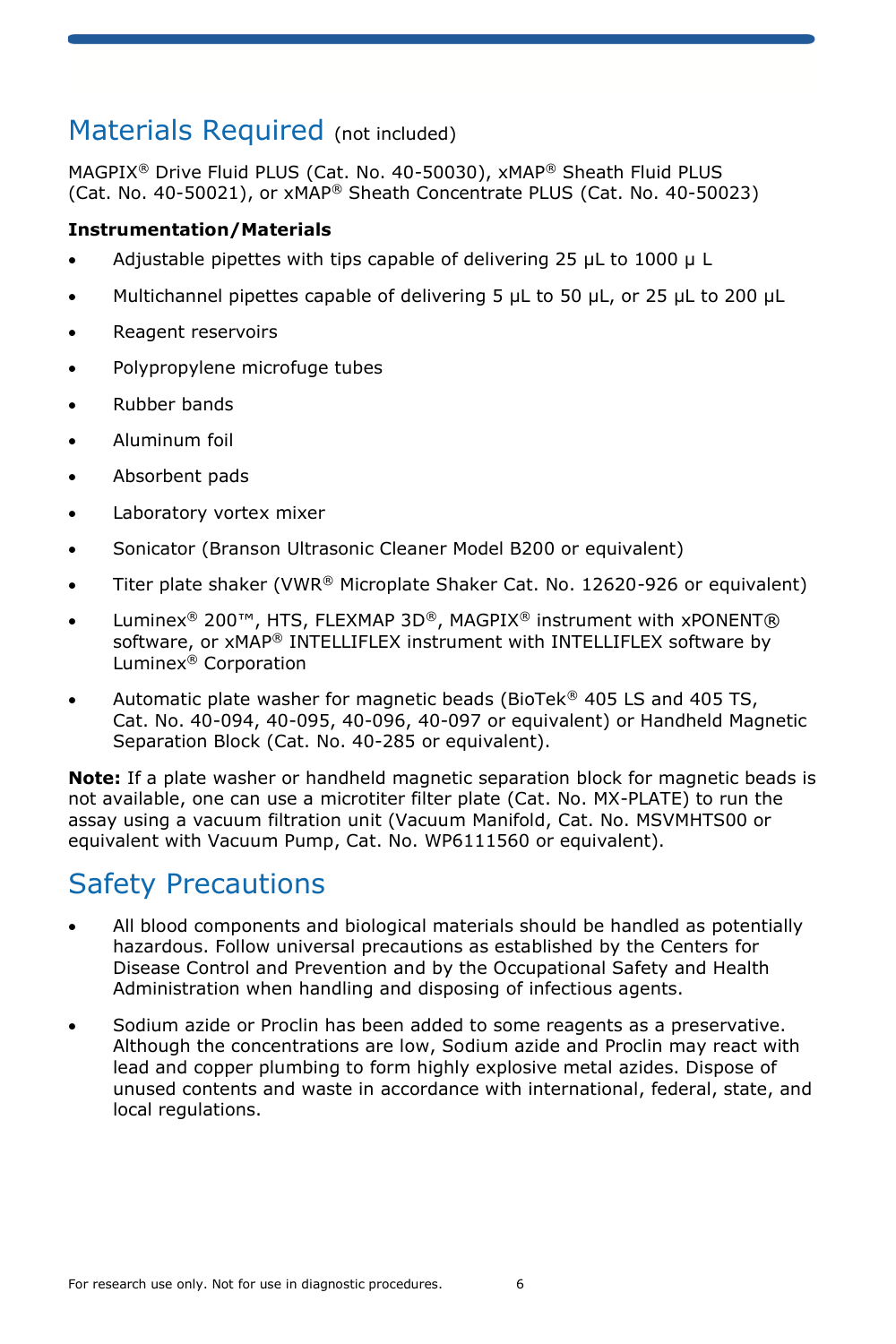### Symbol Definitions

| <b>Ingredient</b>                                                         | Cat. No.          | Label |                                                                                                                                                                                                                                                                                                                                                           |
|---------------------------------------------------------------------------|-------------------|-------|-----------------------------------------------------------------------------------------------------------------------------------------------------------------------------------------------------------------------------------------------------------------------------------------------------------------------------------------------------------|
| Mouse High<br>Sensitivity T Cell<br>Standard                              | <b>MHSTC-8070</b> |       | Danger. Harmful if swallowed.<br>Causes serious eye damage. Harmful<br>to aquatic life with long lasting effects.<br>Avoid release to the environment.<br>Wear eye protection. IF IN EYES:<br>Rinse cautiously with water for several<br>minutes. Remove contact lenses, if<br>present and easy to do. Continue<br>rinsing. Get medical advice/attention. |
| Mouse High<br>Sensitivity T Cell<br><b>Quality Control</b><br>$1$ and $2$ | MHSTC-6070        |       | Danger. Harmful if swallowed.<br>Causes serious eye damage. Harmful<br>to aquatic life with long lasting effects.<br>Avoid release to the environment.<br>Wear eye protection. IF IN EYES:<br>Rinse cautiously with water for several<br>minutes. Remove contact lenses, if<br>present and easy to do. Continue<br>rinsing. Get medical advice/attention. |
| Serum Matrix                                                              | MXMSM-11          |       | Harmful to aquatic life with long<br>lasting effects. Avoid release to the<br>environment.                                                                                                                                                                                                                                                                |
| 10X Wash Buffer                                                           | I-WB              |       | Warning. May cause an allergic skin<br>reaction. Wear protective gloves. IF<br>ON SKIN: Wash with plenty of soap<br>and water.                                                                                                                                                                                                                            |
| Mouse High<br>Sensitivity T Cell<br>Detection Antibodies                  | <b>MHSTC-1070</b> |       | <b>Warning.</b> Causes serious eye<br>irritation. IF IN EYES: Rinse cautiously<br>with water for several minutes.<br>Remove contact lenses, if present and<br>easy to do. Continue rinsing.                                                                                                                                                               |
| Streptavidin-<br>Phycoerythrin                                            | L-SAPE3           |       | <b>Warning.</b> Causes serious eye<br>irritation. IF IN EYES: Rinse cautiously<br>with water for several minutes.<br>Remove contact lenses, if present and<br>easy to do. Continue rinsing.                                                                                                                                                               |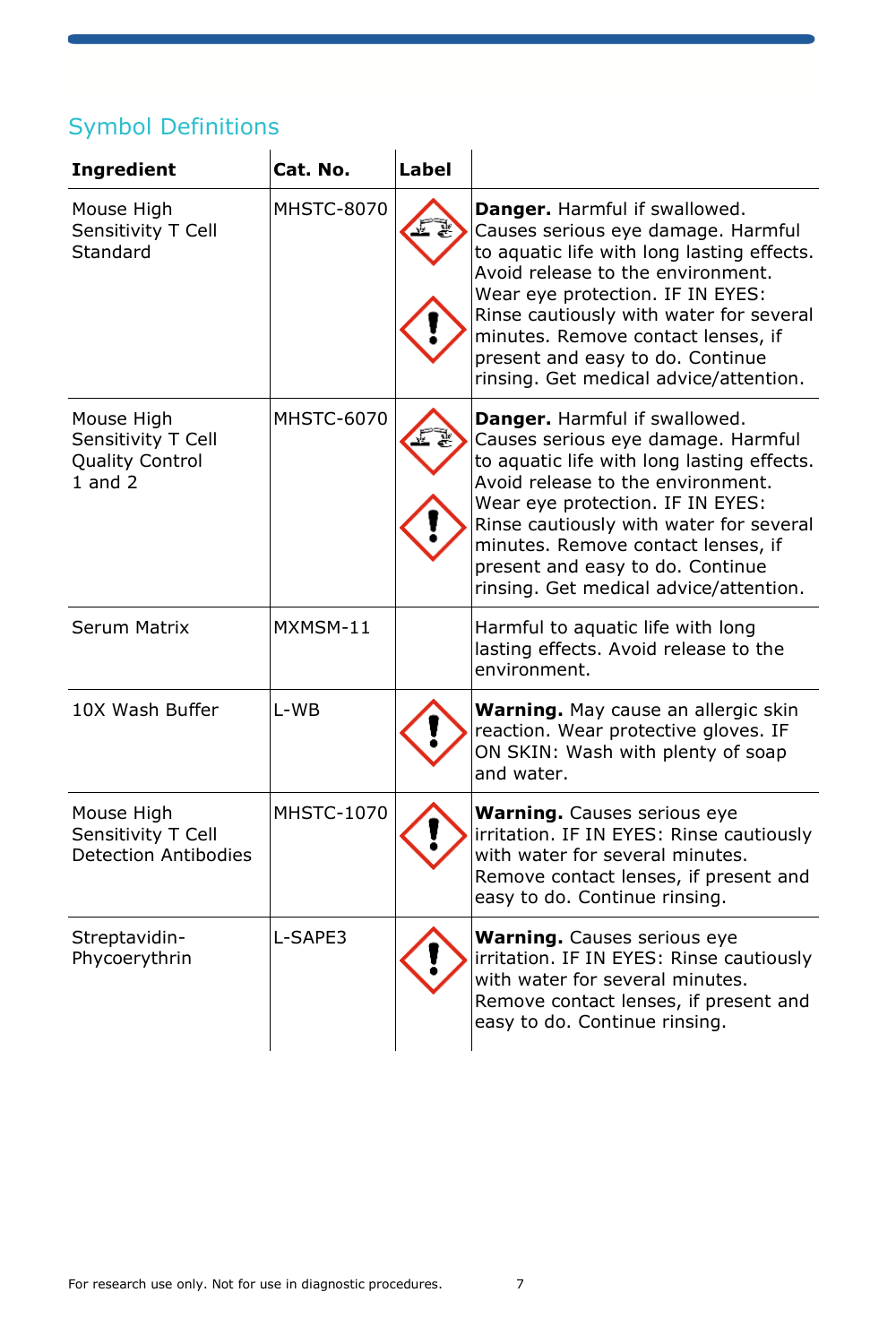## Technical Guidelines

To obtain reliable and reproducible results, the operator should carefully read this entire manual and fully understand all aspects of each assay step before running the assay. The following notes should be reviewed and understood before the assay is set up.

- FOR RESEARCH USE ONLY. NOT FOR USE IN DIAGNOSTIC PROCEDURES.
- Do not use beyond the expiration date on the label.
- Do not mix or substitute reagents with those from other lots or sources.
- The Antibody-Immobilized Beads are light sensitive and must be protected from light at all times. Cover the assay plate containing beads with opaque plate lid or aluminum foil during all incubation steps.
- It is important to allow all reagents to warm to room temperature (20-25 °C) before use in the assay.
- Incomplete washing can adversely affect the assay outcome. All washing must be performed with the Wash Buffer provided.
- After hydration, all standards and controls must be transferred to polypropylene tubes.
- The standards prepared by serial dilution must be used within 1 hour of preparation. Discard any unused standards except the standard stock which may be stored at  $\le$  -20 °C for 1 month and at  $\le$  -80 °C for greater than one month.
- If samples fall outside the dynamic range of the assay, further dilute the samples with the appropriate diluent and repeat the assay.
- Any unused mixed Antibody-Immobilized Beads may be stored in the Mixing Bottle at 2-8 °C for up to one month.
- During the preparation of the standard curve, make certain to mix the higher concentration well before making the next dilution. Use a new tip with each dilution.
- The plate should be read immediately after the assay is finished. If, however, the plate cannot be read immediately, seal the plate, cover with aluminum foil or an opaque lid, and store the plate at 2-8 °C for up to 24 hours. Prior to reading, agitate the plate on the plate shaker at room temperature for 10 minutes. Delay in reading a plate may result in decreased sensitivity for some cytokines and chemokines.
- The titer plate shaker should be set at a speed to provide maximum orbital mixing without splashing of liquid outside the wells. For the recommended plate shaker, this would be a setting of 5-7 which is approximately 500-800 rpm.
- Ensure that the needle probe is clean. This may be achieved by sonication and/or alcohol flushes.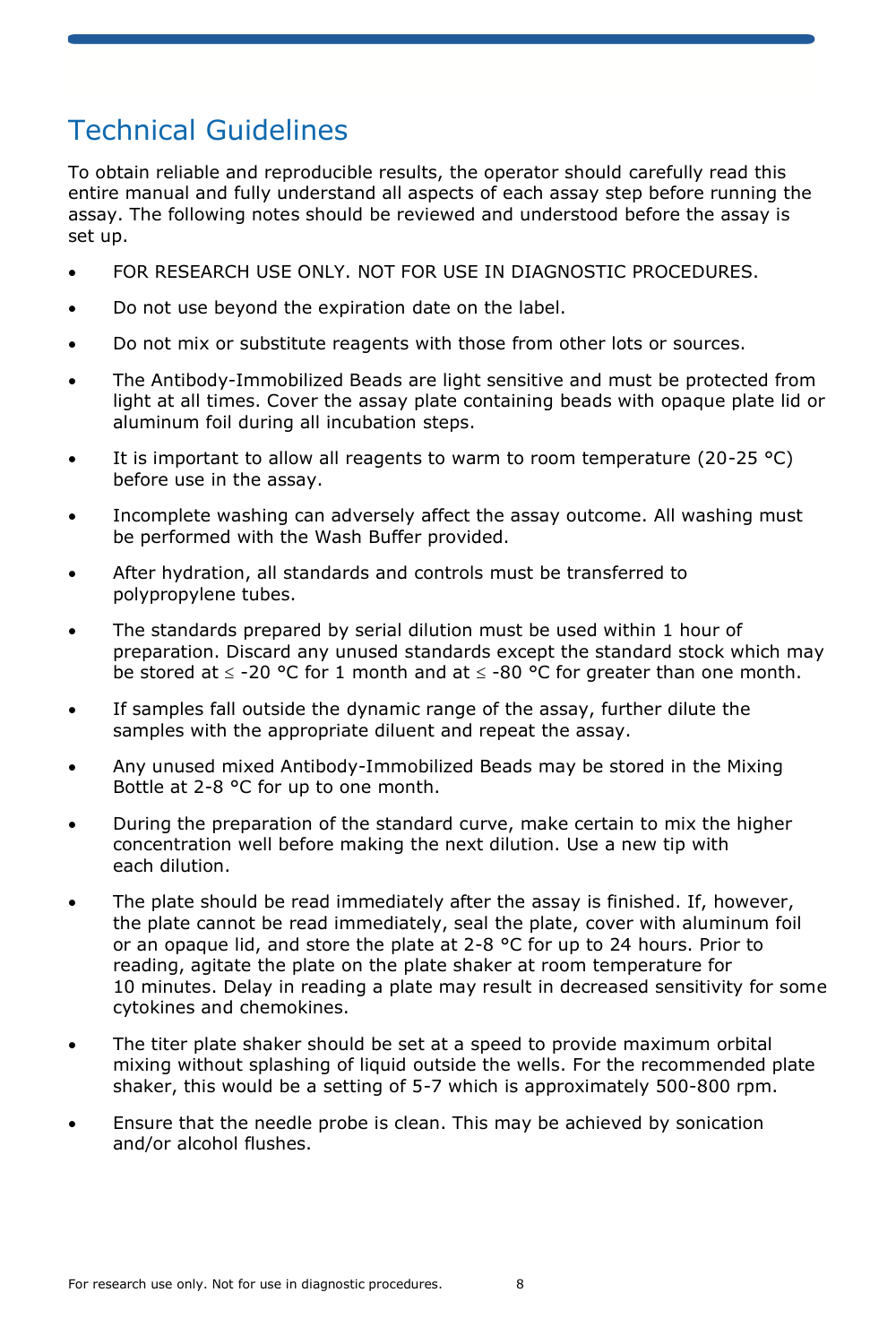- When reading the assay on the Luminex<sup>®</sup> 200<sup>™</sup> instrument, adjust probe height according to the protocols recommended by Luminex<sup>®</sup> to the kit solid plate or to the recommended filter plates using 3 alignment discs. When reading the assay on MAGPIX® instrument, adjust probe height according to the protocols recommended by Luminex $^{\circledR}$  to the kit solid plate or to the recommended filter plates using 2 alignment discs. When reading the assay on the FLEXMAP 3D® instrument, adjust probe height according to the protocols recommended by Luminex® to the kit solid plate using 1 alignment disc.
- For the FLEXMAP  $3D^{\circledast}$  instrument, when using the solid plate in the kit, the final resuspension should be with 150 μL Sheath Fluid PLUS in each well and 75 μL should be aspirated.
- For xMAP<sup>®</sup> INTELLIFLEX, adjust probe height based on the type of plate you are using, place an alignment disk or an alignment sphere in the well according to the protocol recommended by Luminex®.
- For cell culture supernatants or tissue extraction, use the culture or extraction medium as the matrix solution in background, standard curve and control wells. If samples are diluted in assay buffer, use the assay buffer as matrix.
- For serum/plasma samples that require dilution, use the MXMSM-11 provided and prepared as described in the kit for a two-fold dilution (for example, 50 µL of sample and 50 µL of MXMSM-11).
- For cell/tissue homogenate, the final cell or tissue homogenate should be prepared in a buffer that has a neutral pH, contains minimal detergents or strong denaturing detergents, and has an ionic strength close to physiological concentration. Avoid debris, lipids, and cell/tissue aggregates. Centrifuge samples before use.
- Vortex all reagents well before adding to plate.

### Sample Collection and Storage

#### **Preparation of Serum Samples**

- Allow the blood to clot for at least 30 minutes before centrifugation for 10 minutes at 1000 x g. Remove serum and assay immediately or aliquot and store samples at  $\le$  -20 °C.
- Avoid multiple  $(> 2)$  freeze/thaw cycles.
- When using frozen samples, it is recommended to thaw the samples completely and mix well by vortexing.
- Serum samples should be centrifuged at a high speed (for example, 20,000 x g for 5 minutes) to separate lipids. Take care when pipetting samples to insert the pipette tip below the lipid layer formed on the surface and above any particulates on the bottom. This is recommended to avoid low bead counts. Neat Serum samples are used. If further dilution is required, we recommend diluting samples no more than one to two in MXMSM-11 (for example, 50 µL sample and 50 µL MXMSM-11).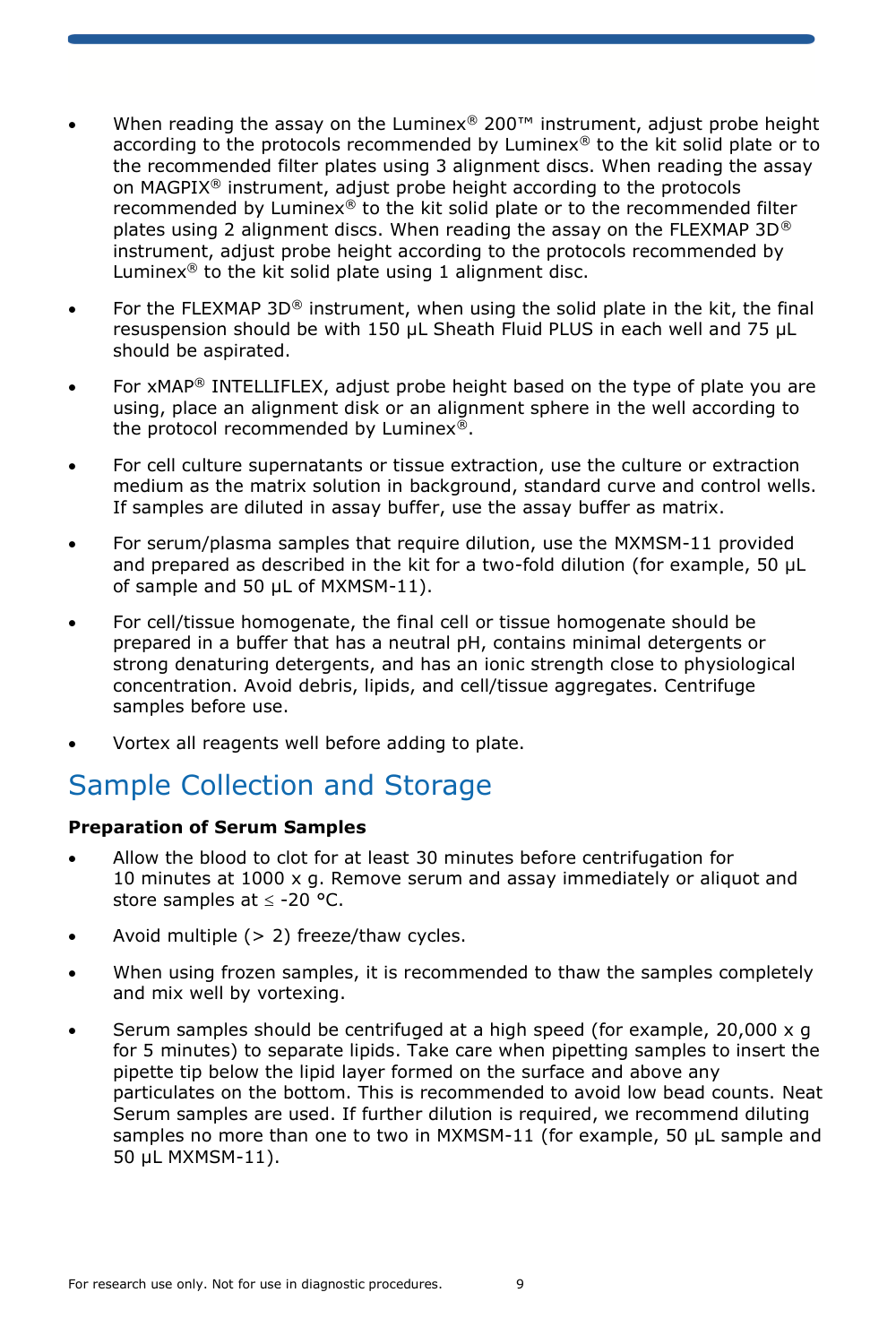#### **Preparation of Plasma Samples**

- Plasma collection using EDTA as an anti-coagulant is recommended. Centrifuge for 10 minutes at 1000 x g within 30 minutes of blood collection. Remove plasma and assay immediately or aliquot and store samples at  $\leq$  -20 °C.
- Avoid multiple  $(> 2)$  freeze/thaw cycles.
- When using frozen samples, it is recommended to thaw the samples completely and mix well by vortexing.
- Plasma samples should be centrifuged at a high speed (for example, 20,000 x g for 5 minutes) to separate lipids. Take care when pipetting samples to insert the pipette tip below the lipid layer formed on the surface and above any particulates on the bottom. This is recommended to avoid low bead counts. Neat Plasma samples are used. If further dilution is required, we recommend diluting samples no more than one to two in MXMSM-11 (for example, 50 µL sample and 50 µL MXMSM-11).

#### **Preparation of Tissue Culture Supernatant**

- Centrifuge the sample to remove debris and assay immediately or aliquot and store samples at  $\leq$  -20 °C.
- Avoid multiple  $(> 2)$  freeze/thaw cycles.
- Tissue culture supernatant may require a dilution with an appropriate control medium prior to assay. Tissue/cell extracts should be done in neutral buffers containing reagents and conditions that do not interfere with assay performance. Excess concentrations of detergent, salt, denaturants, high or low pH, etc. will negatively affect the assay. Organic solvents should be avoided. The tissue/cell extract samples should be free of particles such as cells or tissue debris.

#### **NOTE:**

- A maximum of 25 μL per well of neat or one to two diluted serum or plasma can be used. Tissue culture or other media may also be used.
- All samples must be stored in polypropylene tubes. **DO NOT STORE SAMPLES IN GLASS.**
- Avoid debris, lipids and cells when using samples with gross hemolysis or lipemia.
- Care must be taken when using heparin as an anticoagulant since an excess of heparin will provide falsely high values. Use no more than 10 IU heparin per mL of blood collected.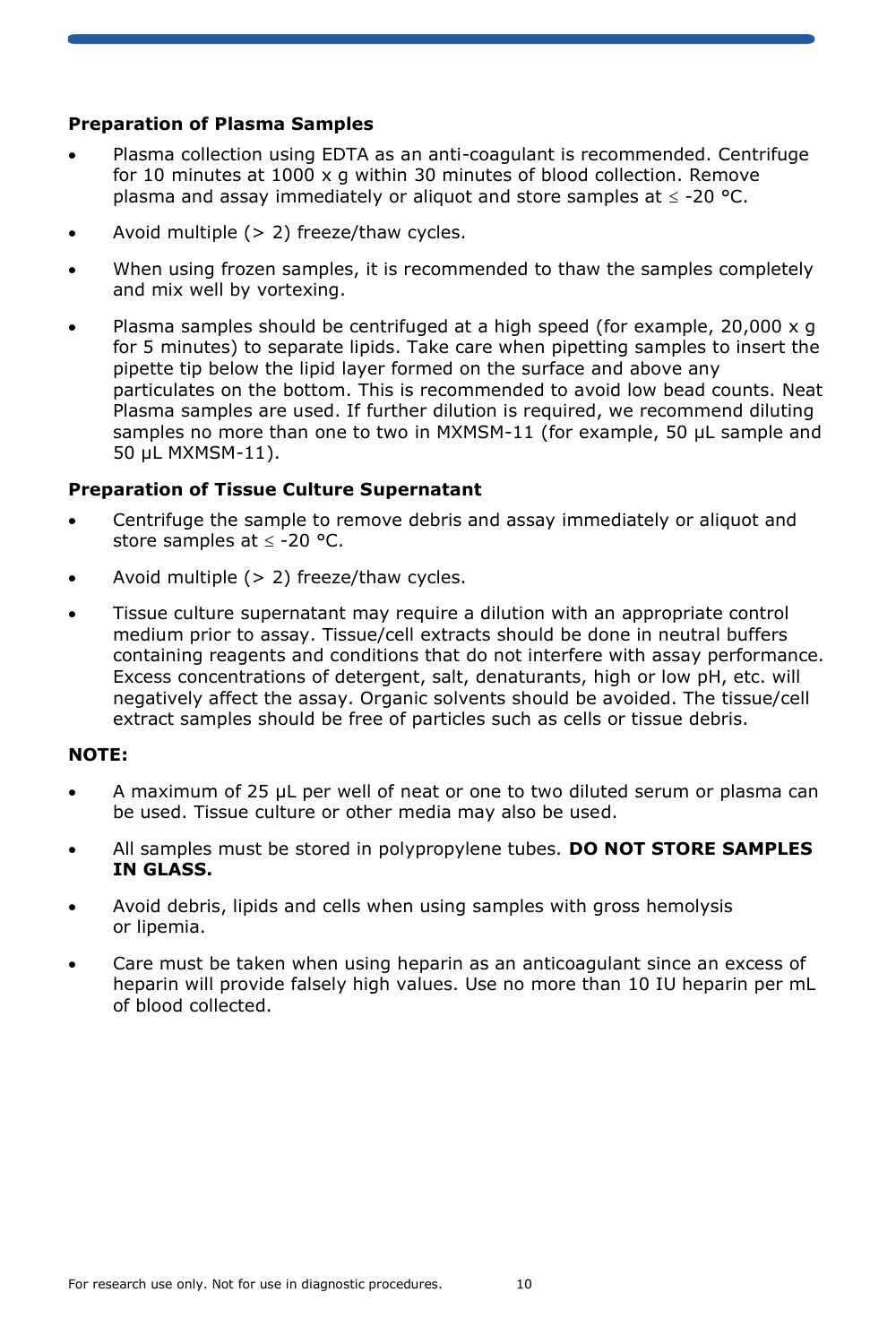## Preparation of Reagents for Immunoassay

#### **Preparation of Antibody-Immobilized Beads**

- If premixed beads are used, sonicate the premixed bead bottle 30 seconds and then vortex for 1 minute before use.
- For individual vials of beads, sonicate each antibody-bead vial for 30 seconds; vortex for 1 minute. Add 60 µL from each antibody bead vial to the Mixing Bottle and bring final volume to 3 mL with Assay Buffer. Vortex the mixed beads well. Unused portion may be stored at 2-8 °C for up to one month. (**Note:** Due to the composition of magnetic beads, you may notice a slight color in the bead solution. This does not affect the performance of the beads or the kit.)

Example: When using 10 cytokine antibody-immobilized beads, add 60 µL from each of the 10 bead vials to the Mixing Bottle. Then add 2.4 mL Assay Buffer.

#### **Preparation of Quality Controls**

Before use, reconstitute Quality Control 1 and Quality Control 2 with 250 µL MXMSM-11. Invert the vial several times to mix and vortex. Allow the vial to sit for 5-10 minutes and then transfer the controls to appropriately labeled polypropylene microfuge tubes. Unused portion may be stored at  $\leq$  -20 °C for up to one month.

For culture samples, substitute the appropriate sample media for the MXMSM-11 used for serum and plasma samples above.

#### **Preparation of Wash Buffer**

Bring the 10X Wash Buffer to room temperature and mix to bring all salts into solution. Dilute 60 mL of 10X Wash Buffer with 540 mL deionized water. Store unused portion at 2-8 °C for up to one month.

#### **Preparation of Serum Matrix**

#### **This step is required for serum or plasma samples only.**

Add 2.0 mL Assay Buffer to the bottle containing lyophilized Serum Matrix. Mix well. Allow at least 10 minutes for complete reconstitution. Leftover reconstituted Serum Matrix should be stored at  $\leq$  -20 °C for up to one month.

#### **Preparation of Mouse High Sensitivity T Cell Standard**

1. Prior to use, reconstitute the Mouse High Sensitivity T Cell Standard with 250 µL MXMSM-11 to give a Standard 7 Invert the vial several times to mix. Vortex the vial for 10 seconds. Allow the vial to sit for 5-10 minutes and then transfer the standard to an appropriately labeled polypropylene microfuge tube. This will be used as the Standard 7; the unused portion may be stored at  $\leq$  -20 °C for up to one month.

For other samples (tissue culture, cell culture etc.) substitute the appropriate media for the MXMSM-11 used for serum and plasma samples above.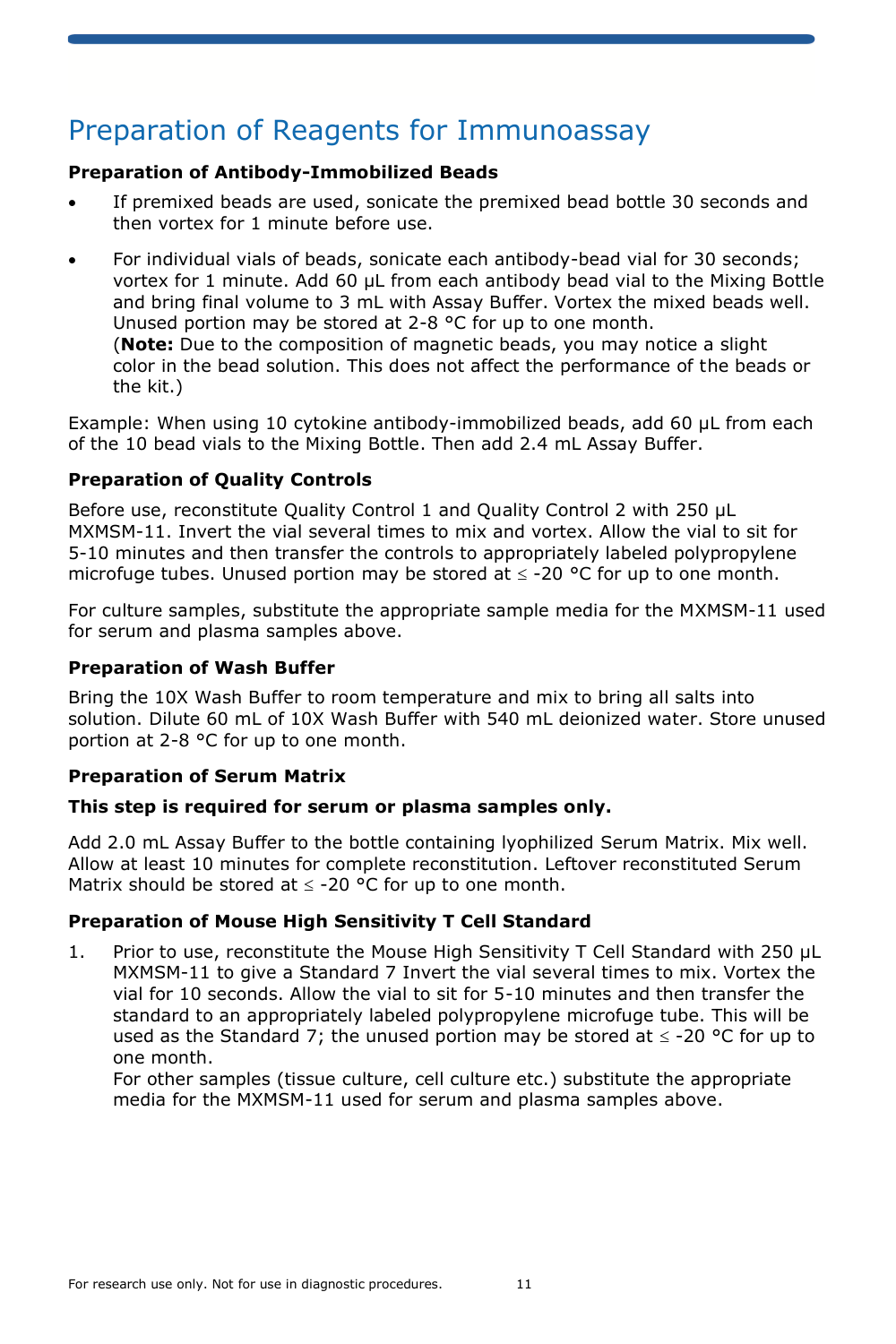#### 2. Preparation of Working Standards

Label six polypropylene microfuge tubes Standard 1, Standard 2, Standard 3, Standard 4, Standard 5 and Standard 6. Add 150 µL of MXMSM-11 to each of the six tubes. Prepare serial dilutions by adding 50 µL of the Standard 7 reconstituted standard to the Standard 6 tube, mix well and transfer 50 µL of the Standard 6 to the Standard 5 tube, mix well and transfer 50 µL of the Standard 5 to the Standard 4 tube, mix well and transfer 50 µL of the Standard 4 to the Standard 3 tube, mix well and transfer 50 µL of the Standard 3 to the Standard 2 tube, mix well and transfer 50 µL of the Standard 2 to the Standard 1 tube and mix well. The 0 pg/mL standard (Background) will be **MXMSM-11**.

| <b>Standard No.</b> | Add MXMSM-11 (µL)     | <b>Add Standard (volume)</b> |
|---------------------|-----------------------|------------------------------|
| Standard 7          | 250                   | 0                            |
|                     |                       |                              |
| <b>Standard No.</b> | Add $MXMSM-11(\mu L)$ | <b>Add Standard (volume)</b> |
| Standard 6          | 150                   | 50 µL of Standard 7          |
| Standard 5          | 150                   | 50 µL of Standard 6          |
| Standard 4          | 150                   | 50 µL of Standard 5          |
| Standard 3          | 150                   | 50 µL of Standard 4          |
| Standard 2          | 150                   | 50 µL of Standard 3          |
| Standard 1          | 150                   | 50 µL of Standard 2          |



### **Preparation of Standards**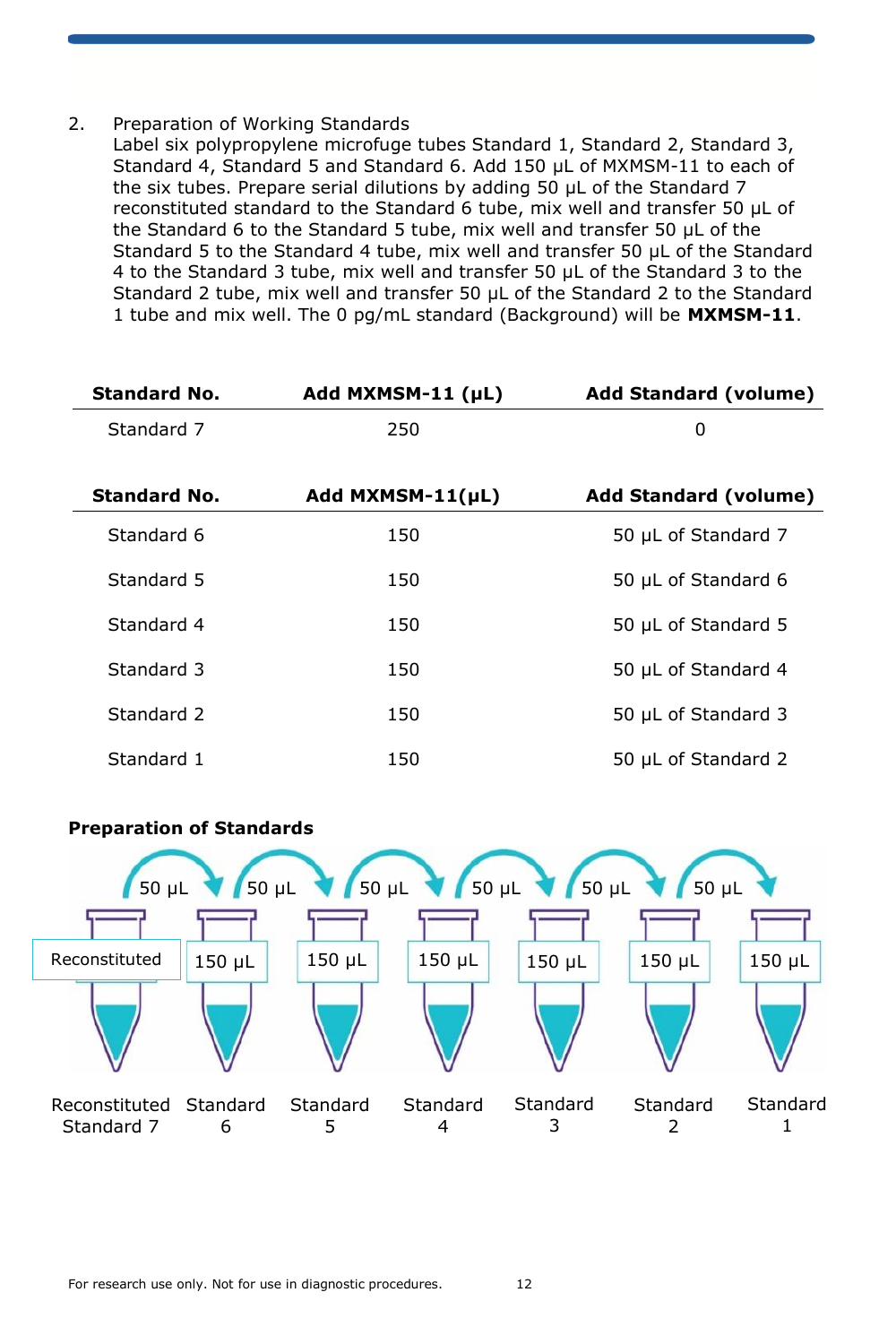| <b>Standard</b> | $IL-4$<br>(pg/mL) | IFNy, IL-7<br>IL-17A, TNFa<br>(pg/mL) | IL-2, IL-5<br>IL-6<br>(pg/mL) |
|-----------------|-------------------|---------------------------------------|-------------------------------|
| Standard 1      | 0.098             | 0.488                                 | 0.977                         |
| Standard 2      | 0.39              | 1.95                                  | 3.91                          |
| Standard 3      | 1.56              | 7.81                                  | 15.6                          |
| Standard 4      | 6.25              | 31.3                                  | 62.5                          |
| Standard 5      | 25                | 125                                   | 250                           |
| Standard 6      | 100               | 500                                   | 1000                          |
| Standard 7      | 400               | 2000                                  | 4000                          |

| <b>Standard</b> | КC<br>(pg/mL) | IL-10<br>(pg/mL) | IL-12p70<br>(pg/mL) | <b>LIX</b><br>(pg/mL) |
|-----------------|---------------|------------------|---------------------|-----------------------|
| Standard 1      | 0.732         | 1.34             | 2.93                | 3.17                  |
| Standard 2      | 2.93          | 5.37             | 11.7                | 12.7                  |
| Standard 3      | 11.7          | 21.5             | 46.9                | 50.8                  |
| Standard 4      | 46.9          | 85.9             | 187.5               | 203                   |
| Standard 5      | 188           | 343.8            | 750                 | 813                   |
| Standard 6      | 750           | 1375             | 3000                | 3250                  |
| Standard 7      | 3000          | 5500             | 12000               | 13000                 |

| <b>Standard</b> | IL-13<br>(pg/mL) | $IL-1a, IL-1\beta$<br>MCP-1<br>(pg/mL) | <b>GM-CSF</b><br>(pg/mL) | $MIP-2$<br>(pg/mL) |
|-----------------|------------------|----------------------------------------|--------------------------|--------------------|
| Standard 1      | 3.42             | 3.91                                   | 6.1                      | 7.32               |
| Standard 2      | 13.7             | 15.6                                   | 24.4                     | 29.3               |
| Standard 3      | 54.7             | 62.5                                   | 97.7                     | 117                |
| Standard 4      | 218.8            | 250                                    | 391                      | 469                |
| Standard 5      | 875              | 1000                                   | 1563                     | 1875               |
| Standard 6      | 3500             | 4000                                   | 6250                     | 7500               |
| Standard 7      | 14000            | 16000                                  | 25000                    | 30000              |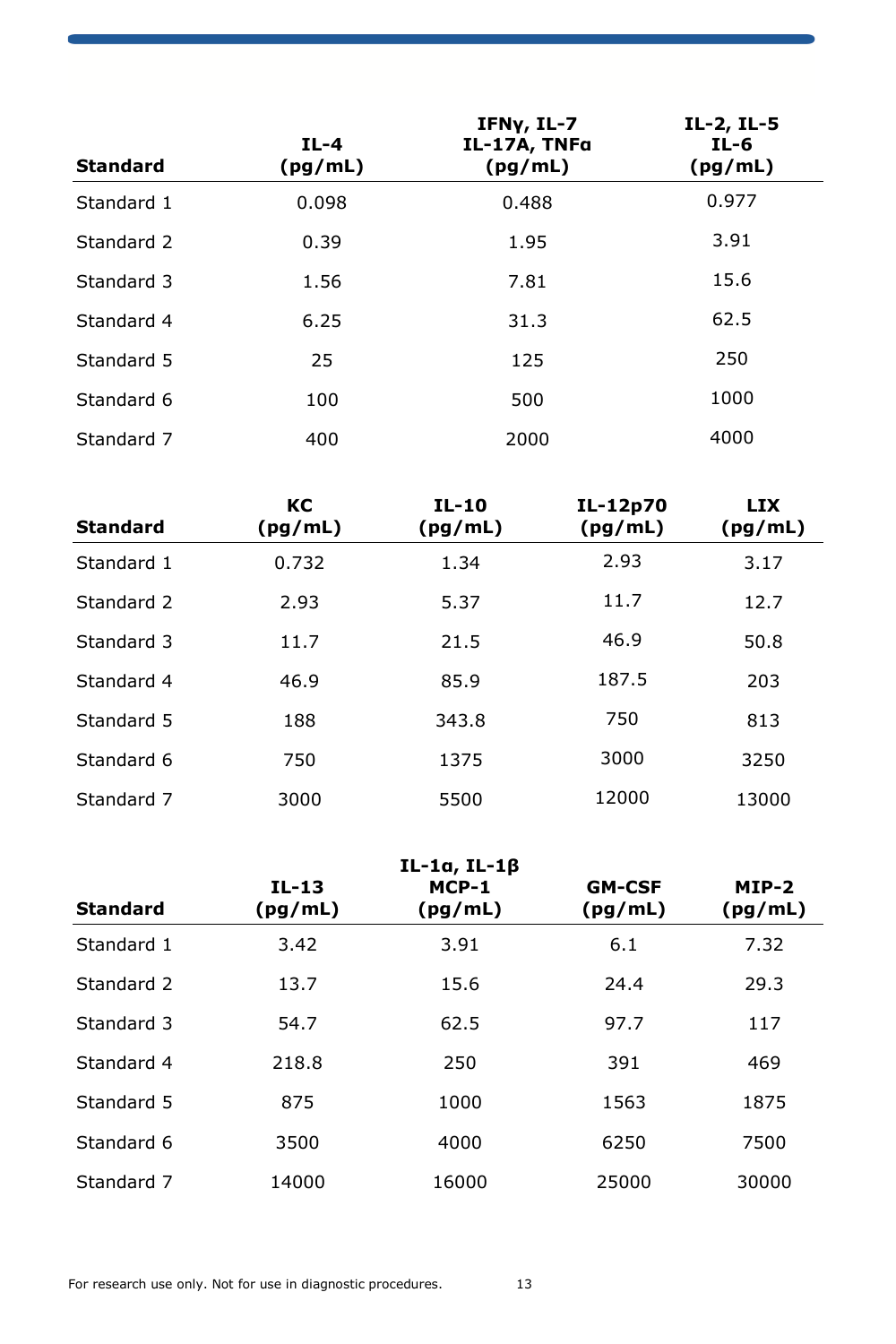### Immunoassay Procedure

- Prior to beginning this assay, it is imperative to read this protocol completely and to thoroughly understand the Technical Guidelines.
- Allow all reagents to warm to room temperature (20-25  $^{\circ}$ C) before use in the assay.
- Diagram the placement of Standards [0 (Background), Standards 1 through 7], Controls 1 and 2, and Samples on Well Map Worksheet in a vertical configuration. (**Note:** Most instruments will only read the 96-well plate vertically by default.) It is recommended to run the assay in duplicate.
- If using a filter plate, set the filter plate on a plate holder at all times during reagent dispensing and incubation steps so that the bottom of the plate does not touch any surface.
- 1. Add 200 µL of Wash Buffer into each well of the plate. Seal and mix on a plate shaker for 10 minutes at room temperature (20-25 °C).
- 2. Decant Wash Buffer and remove the residual amount from all wells by inverting the plate and tapping it smartly onto absorbent towels several times.
- 3. Add 50 µL of each Standard or Control into the appropriate wells. The **Serum Matrix** should be used for 0 pg/mL standard (Background). When assaying tissue culture or other supernatant, use proper control culture medium as the matrix solution.
- 4. Add 25 µL of Assay Buffer to the sample wells.
- 5. Add 25 µL of sample into the sample wells.
- 6. Vortex Mixing Bottle and add 25 µL of the Mixed or Premixed Beads to each well. (**Note:** During addition of Beads, shake bead bottle intermittently to avoid settling.)
- 7. Seal the plate with a plate sealer. Wrap the plate with foil and incubate with agitation on a plate shaker overnight (16-18 hrs) at 2-8 °C.

Add 200 µL Wash Buffer per well Shake 10 min, RT Decant • Add 50 µL Standard or Control to appropriate wells • Add 50 µL appropriate matrix to background wells Add 25 µL Assay Buffer to sample wells Add 25 µL neat samples to sample wells • Add 25 µL Beads to each well Incubate overnight at 2-8 °C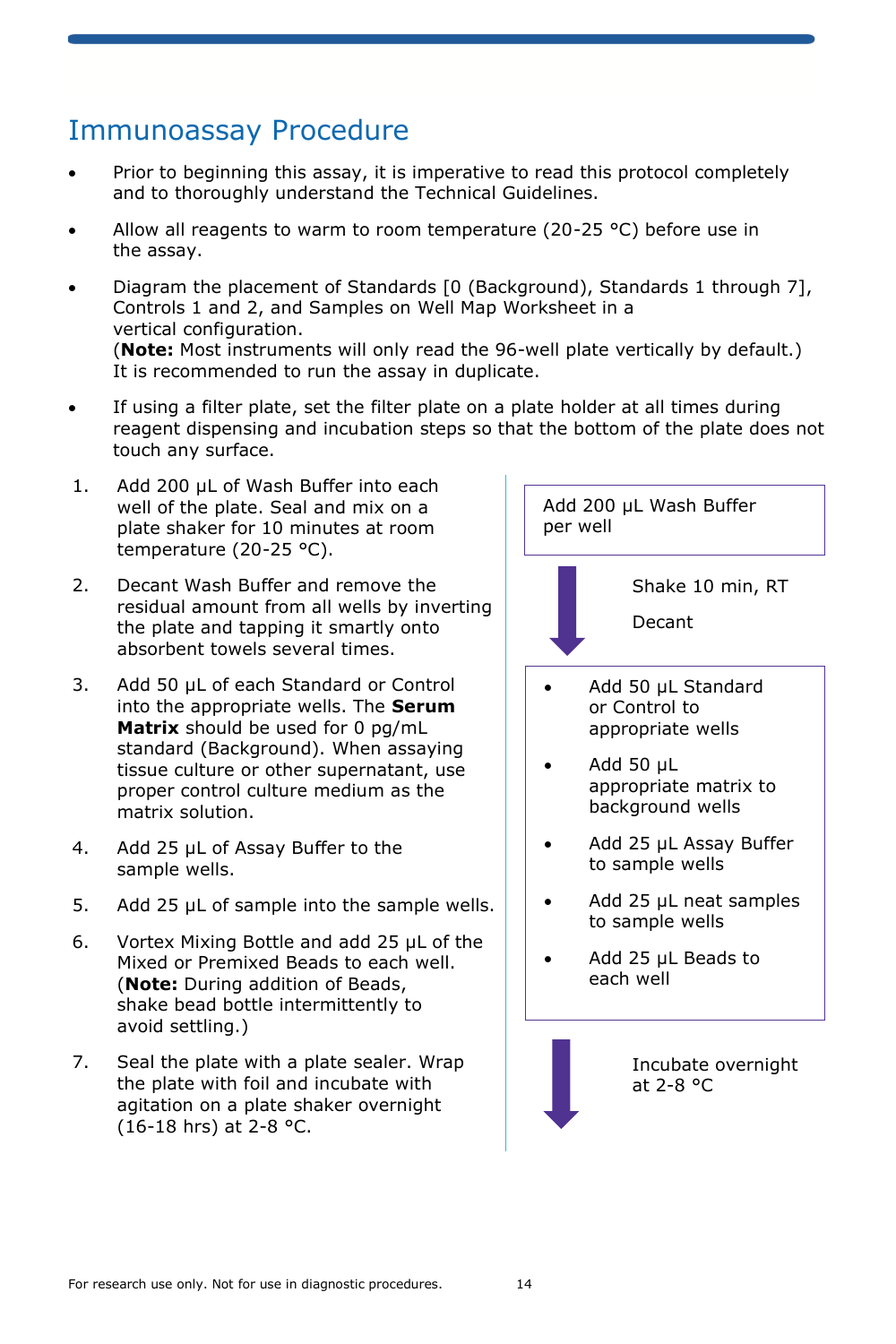- 8. Gently remove well contents and wash plate 3 times following instructions listed in the Plate Washing section.
- 9. Add 25 µL of Detection Antibodies into each well. (**Note:** Allow the Detection Antibodies to warm to room temperature prior to addition.)
- 10. Seal, cover with foil and incubate with agitation on a plate shaker for 1 hour at room temperature (20-25 °C). **DO NOT ASPIRATE AFTER INCUBATION.**
- 11. Add 25 µL Streptavidin-Phycoerythrin to each well containing the 25 µL of Detection Antibodies.
- 12. Seal, cover with foil and incubate with agitation on a plate shaker for 30 minutes at room temperature (20-25 °C).
- 13. Gently remove well contents and wash plate 3 times following instructions listed in the Plate Washing section.
- 14. Add 150 uL of Sheath Fluid PLUS (or Drive Fluid PLUS if using MAGPIX®) to all wells. Resuspend the beads on a plate shaker for 5 minutes.
- 15. Run plate on Luminex® 200™, HTS, FLEXMAP 3D®, MAGPIX® instrument with xPONENT® software or xMAP® INTELLIFLEX instrument with INTELLIFLEX software.
- 16. Save and analyze the Median Fluorescent Intensity (MFI) data using a 5-parameter logistic or spline curve-fitting method for calculating analyte concentrations in samples and Controls. (**Note:** Because of the built-in two-fold sample dilution, for all neat samples, multiply the calculated

concentrations by two. For two-fold diluted samples, multiply the calculated concentrations by four. Calculated Quality Control concentrations do not require multiplication by a dilution factor.)

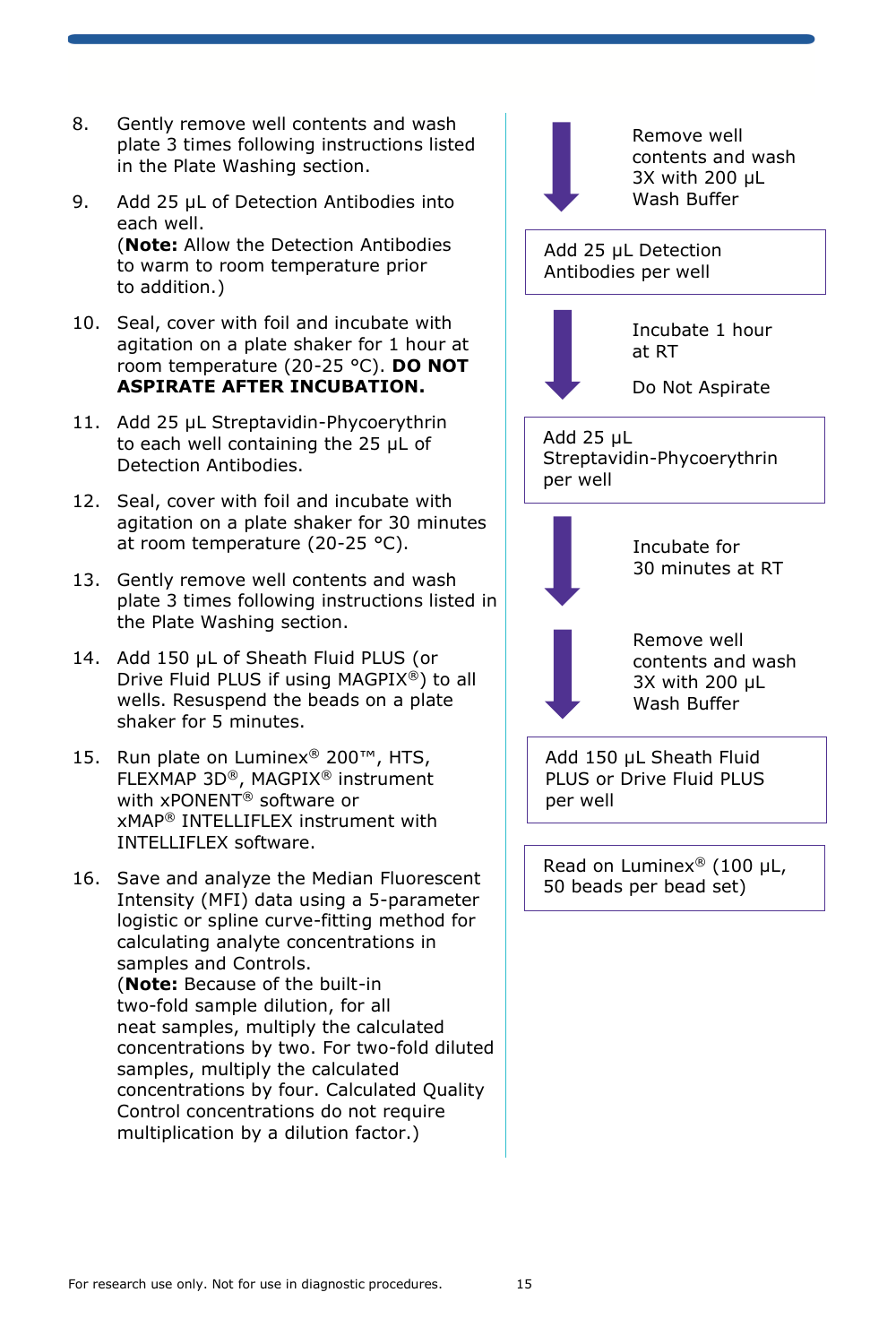## Plate Washing

#### **Solid Plate**

If using a solid plate, use either a handheld magnet or magnetic plate washer.

- Handheld magnet (Cat. No. 40-285) Rest plate on magnet for 60 seconds to allow complete settling of magnetic beads. Remove well contents by gently decanting the plate in an appropriate waste receptacle and gently tapping on absorbent pads to remove residual liquid. Wash plate with 200 µL of Wash Buffer by removing plate from magnet, adding Wash Buffer, shaking for 30 seconds, reattaching to magnet, letting beads settle for 60 seconds and removing well contents as previously described after each wash. Repeat wash steps as recommended in Assay Procedure.
- Magnetic plate washer (Cat. No. 40-094, 40-095, 40-096 and 40-097) Please refer to specific automatic plate washer manual for appropriate equipment settings. Please note that after the final aspiration, there will be approximately 25 µL of residual wash buffer in each well. This is expected when using the BioTek<sup>®</sup> plate washer and this volume does not need to be aspirated from the plate.

If using an automatic plate washer other than BioTek® 405 LS or 405 TS, please refer to the manufacturer's recommendations for programming instructions.

#### **Filter Plate** (Cat. No. MX-PLATE)

If using a filter plate, use a vacuum filtration manifold to remove well contents. Wash plate with 200 µL/well of Wash Buffer, removing Wash Buffer by vacuum filtration after each wash. Repeat wash steps as recommended in the Assay Procedure.

### Equipment Settings

Luminex® 200™, HTS, FLEXMAP 3D®, MAGPIX® with xPONENT® software and xMAP® INTELLIFLEX with INTELLIFLEX software:

These specifications are for the above listed instruments and software. Luminex<sup>®</sup> instruments with other software (for example, MasterPlex®, StarStation, LiquiChip, Bio-Plex® Manager™, LABScan™100) would need to follow instrument instructions for gate settings and additional specifications from the vendors for reading Luminex<sup>®</sup> magnetic beads.

For magnetic bead assays, each instrument must be calibrated and performance verified with the indicated calibration and verification kits.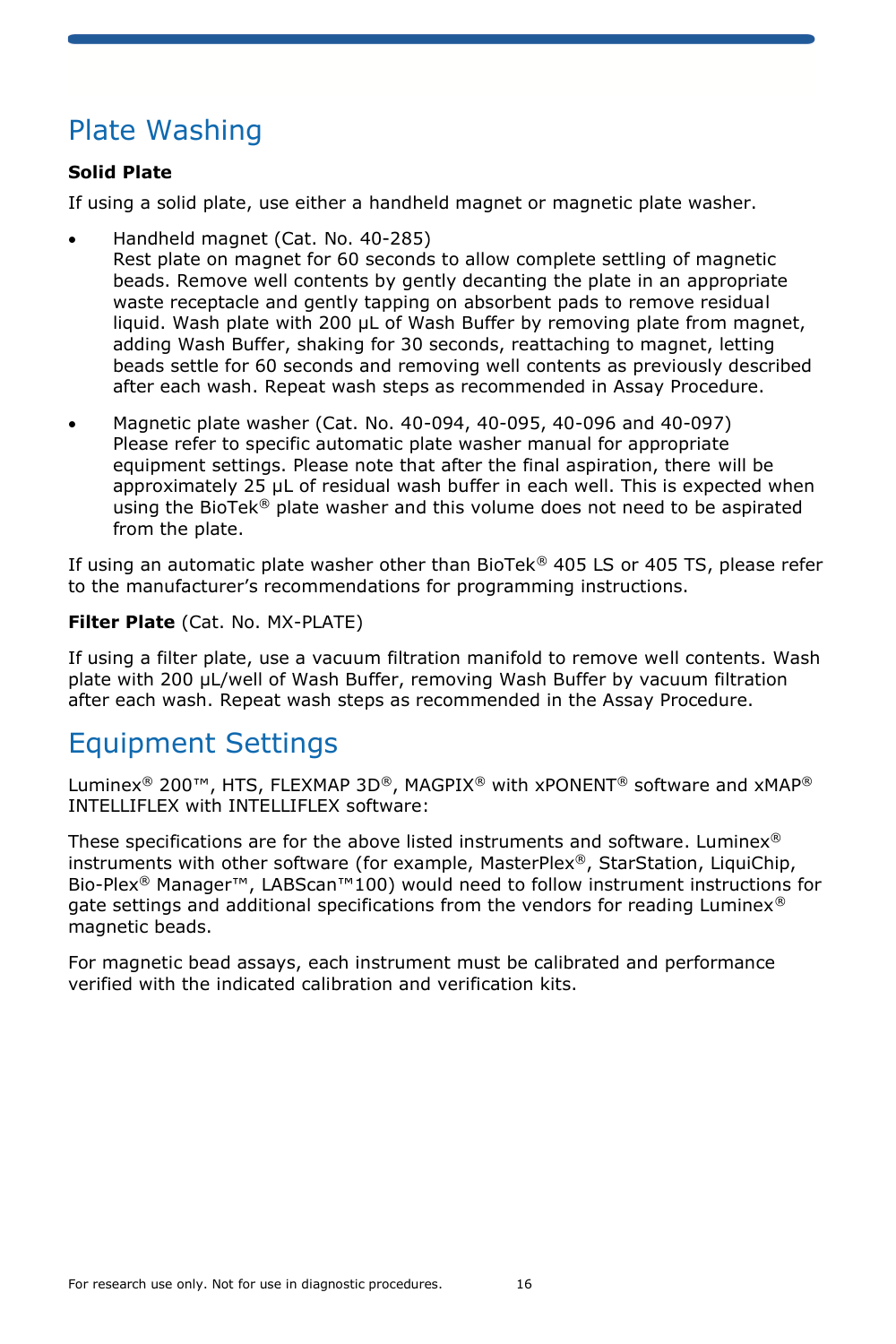| Instrument                             | <b>Calibration Kit</b>                                                            | <b>Verification Kit</b>                                                                        |  |
|----------------------------------------|-----------------------------------------------------------------------------------|------------------------------------------------------------------------------------------------|--|
| Luminex <sup>®</sup> 200™<br>and HTS   | xPONENT <sup>®</sup> 3.1 compatible<br>Calibration Kit<br>(Cat. No. LX2R-CAL-K25) | Performance Verification Kit<br>(Cat. No. LX2R-PVER-K25)                                       |  |
| FLEXMAP 3D®                            | FLEXMAP 3D® Calibrator Kit<br>(Cat. No. F3D-CAL-K25)                              | FLEXMAP 3D® Performance<br>Verification Kit<br>(Cat. No. F3D-PVER-K25)                         |  |
| $xMAP^{\otimes}$<br><b>INTELLIFLEX</b> | <b>xMAP<sup>®</sup> INTELLIFLEX</b><br>Calibration Kit<br>(Cat. No. IFX-CAL-K20)  | <b>xMAP<sup>®</sup> INTELLIFLEX</b><br>Performance Verification Kit<br>(Cat. No. IFX-PVER-K20) |  |
| <b>MAGPIX<sup>®</sup></b>              | MAGPIX <sup>®</sup> Calibration Kit<br>(Cat. No. MPX-CAL-K25)                     | MAGPIX <sup>®</sup> Performance<br>Verification Kit<br>(Cat. No. MPX-PVER-K25)                 |  |

**NOTE:** When setting up a Protocol using the xPONENT® software, you must select MagPlex® as the Bead Type in the Acquisition settings.

**NOTE:** These assays cannot be run on any instruments using Luminex® IS 2.3 or Luminex® 1.7 software.

The Luminex® probe height must be adjusted to the plate provided in the kit. Please use Cat. No. MAG-PLATE, if additional plates are required for this purpose.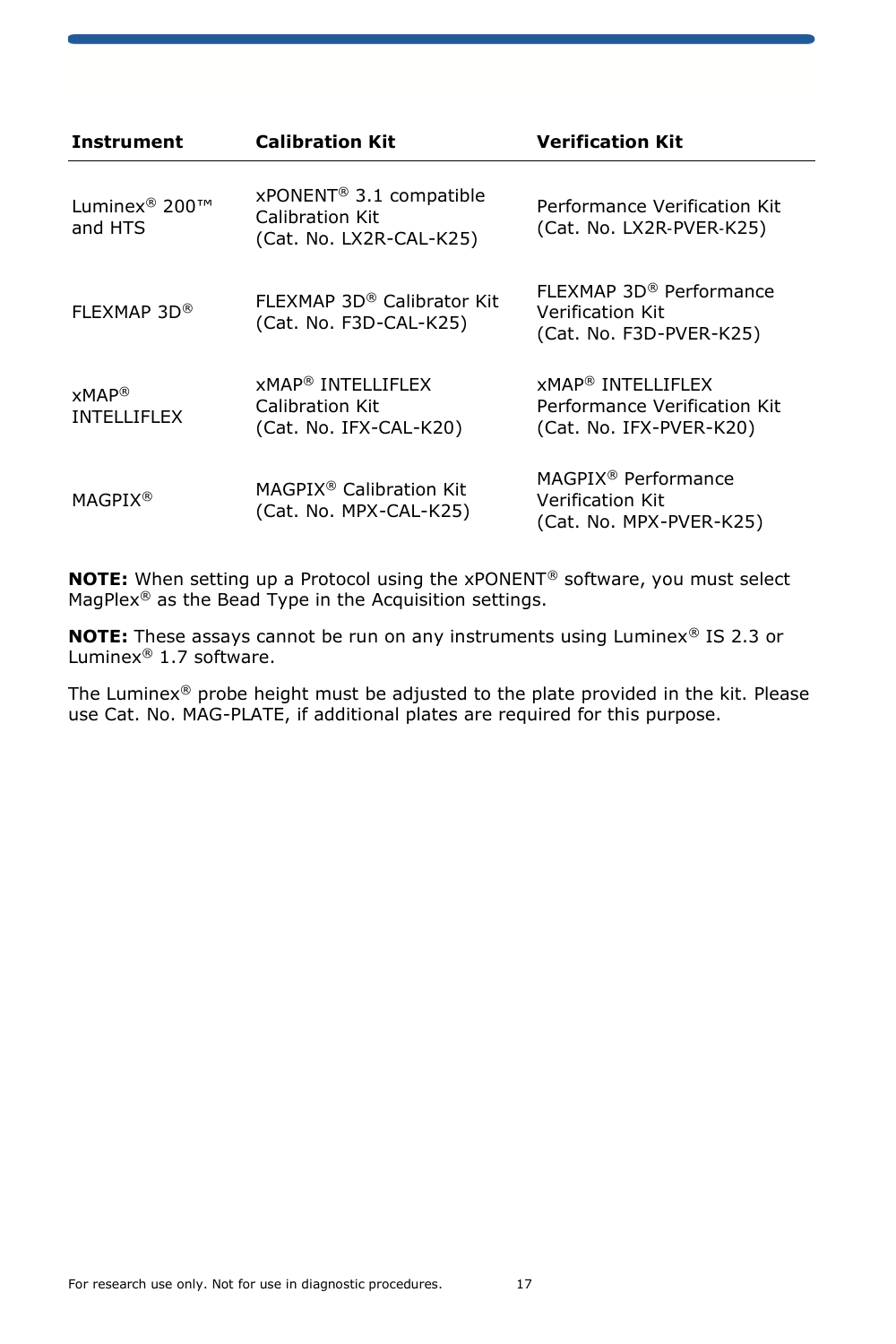| Events        | 50, per bead               |    |  |  |
|---------------|----------------------------|----|--|--|
| Sample Size   | $100 \mu L$                |    |  |  |
| Gate Settings | 8,000 to 15,000            |    |  |  |
| Reporter Gain | Default (low PMT)          |    |  |  |
| Time Out      | 60 seconds                 |    |  |  |
| Bead Set      | Customizable 18-Plex Beads |    |  |  |
|               | GM-CSF                     | 15 |  |  |
|               | IFNy                       | 19 |  |  |
|               | $IL-1a$                    | 21 |  |  |
|               | $IL-1\beta$                | 25 |  |  |
|               | $IL-2$                     | 26 |  |  |
|               | $IL-4$                     | 28 |  |  |
|               | $IL-5$                     | 30 |  |  |
|               | $IL-6$                     | 34 |  |  |
|               | $IL-7$                     | 36 |  |  |
|               | $IL-10$                    | 43 |  |  |
|               | IL-12 (p70)                | 47 |  |  |
|               | $IL-13$                    | 52 |  |  |
|               | <b>LIX</b>                 | 53 |  |  |
|               | IL-17A                     | 56 |  |  |
|               | KC                         | 61 |  |  |
|               | $MCP-1$                    | 62 |  |  |
|               | MIP-2                      | 73 |  |  |
|               | <b>TNFa</b>                | 77 |  |  |

## Quality Controls

The ranges for each analyte in Quality Control 1 and 2 are provided on the card insert or can be located at our website SigmaAldrich.com using the catalogue number as the keyword.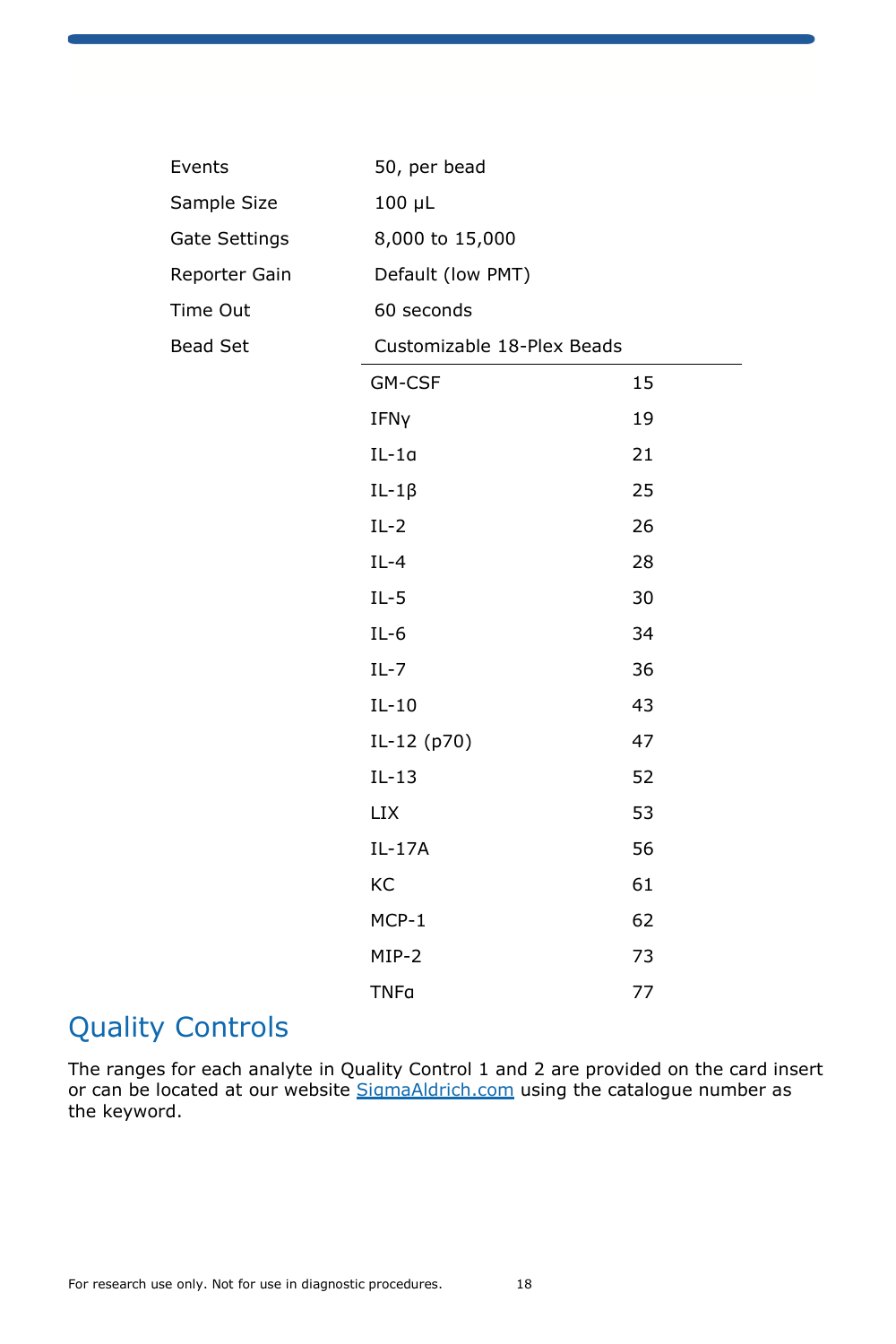## Assay Characteristics

### Cross-Reactivity

There was no or negligible cross-reactivity between the antibodies for an analyte and any of the other analytes in this panel, except MIP-2 cross-reacts with LIX beads  $\sim 25\%$ .

#### Assay Sensitivities (minimum detectable concentrations, pg/mL)

Minimum Detectable Concentration (MinDC) is calculated using MILLIPLEX<sup>®</sup> Analyst 5.1. It measures the true limits of detection for an assay by mathematically determining what the empirical MinDC would be if an infinite number of standard concentrations were run for the assay under the same conditions.

|             | <b>Overnight Protocol</b><br>$(n = 9 \text{ Assays})$ |                   |  |  |  |  |
|-------------|-------------------------------------------------------|-------------------|--|--|--|--|
| Cytokine    | MinDC (pg/mL)                                         | MinDC+2SD (pg/mL) |  |  |  |  |
| GM-CSF      | 5.33                                                  | 7.27              |  |  |  |  |
| IFNy        | 0.15                                                  | 0.26              |  |  |  |  |
| $IL-1a$     | 1.54                                                  | 3.12              |  |  |  |  |
| $IL-1\beta$ | 2.58                                                  | 4.68              |  |  |  |  |
| $IL-2$      | 0.80                                                  | 1.34              |  |  |  |  |
| $IL-4$      | 0.06                                                  | 0.12              |  |  |  |  |
| $IL-5$      | 0.53                                                  | 1.00              |  |  |  |  |
| $IL-6$      | 0.54                                                  | 1.26              |  |  |  |  |
| $IL-7$      | 0.98                                                  | 2.48              |  |  |  |  |
| $IL-10$     | 0.53                                                  | 1.10              |  |  |  |  |
| IL-12 (p70) | 1.29                                                  | 2.82              |  |  |  |  |
| $IL-13$     | 3.76                                                  | 6.16              |  |  |  |  |
| <b>LIX</b>  | 2.70                                                  | 6.26              |  |  |  |  |
| IL-17A      | 0.18                                                  | 0.38              |  |  |  |  |
| KC          | 0.45                                                  | 0.91              |  |  |  |  |
| $MCP-1$     | 3.00                                                  | 6.20              |  |  |  |  |
| $MIP-2$     | 9.06                                                  | 11.14             |  |  |  |  |
| <b>TNFa</b> | 0.41                                                  | 0.76              |  |  |  |  |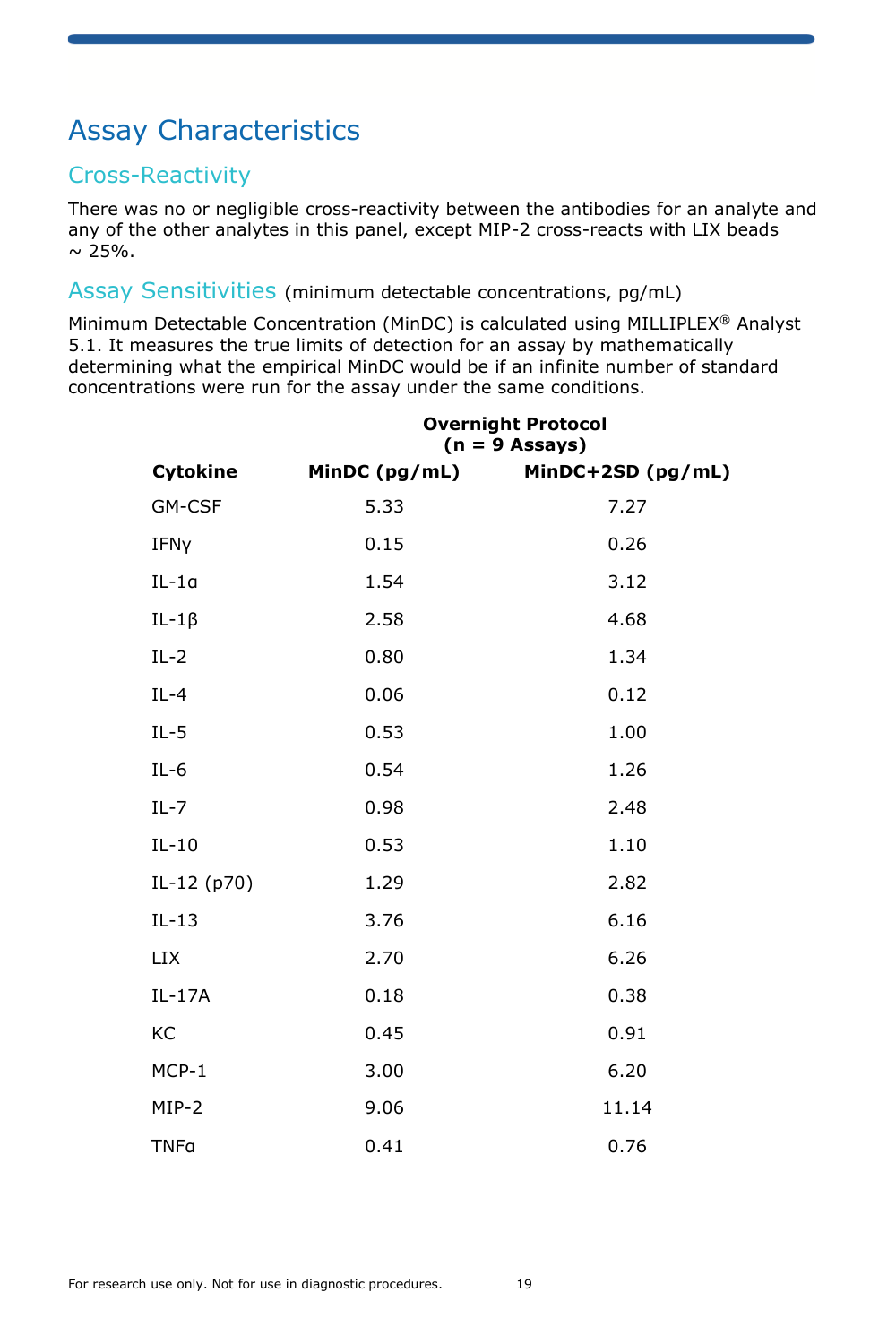### Precision

Intra-assay precision is generated from the mean of the %CV's from 8 reportable results across two different concentrations of cytokines in a single assay. Inter-assay precision is generated from the mean of the %CV's across two different concentrations of cytokines across 8 different assays.

|                 | <b>Overnight Protocol</b> |                 |  |  |  |  |  |
|-----------------|---------------------------|-----------------|--|--|--|--|--|
| <b>Cytokine</b> | Intra-assay %CV           | Inter-assay %CV |  |  |  |  |  |
| GM-CSF          | < 10%                     | < 10%           |  |  |  |  |  |
| IFNy            | < 10%                     | < 10%           |  |  |  |  |  |
| $IL-1a$         | < 10%                     | < 10%           |  |  |  |  |  |
| $IL-1\beta$     | < 10%                     | < 10%           |  |  |  |  |  |
| $IL-2$          | < 10%                     | < 10%           |  |  |  |  |  |
| $IL-4$          | < 10%                     | < 10%           |  |  |  |  |  |
| $IL-5$          | < 10%                     | < 10%           |  |  |  |  |  |
| $IL-6$          | < 10%                     | < 10%           |  |  |  |  |  |
| $IL-7$          | < 10%                     | < 10%           |  |  |  |  |  |
| $IL-10$         | < 10%                     | < 10%           |  |  |  |  |  |
| IL-12 (p70)     | < 10%                     | < 10%           |  |  |  |  |  |
| $IL-13$         | < 10%                     | < 10%           |  |  |  |  |  |
| <b>LIX</b>      | < 10%                     | < 10%           |  |  |  |  |  |
| IL-17A          | < 10%                     | < 10%           |  |  |  |  |  |
| KC              | < 10%                     | < 10%           |  |  |  |  |  |
| $MCP-1$         | < 10%                     | < 10%           |  |  |  |  |  |
| MIP-2           | < 10%                     | < 10%           |  |  |  |  |  |
| <b>TNFa</b>     | < 10%                     | < 10%           |  |  |  |  |  |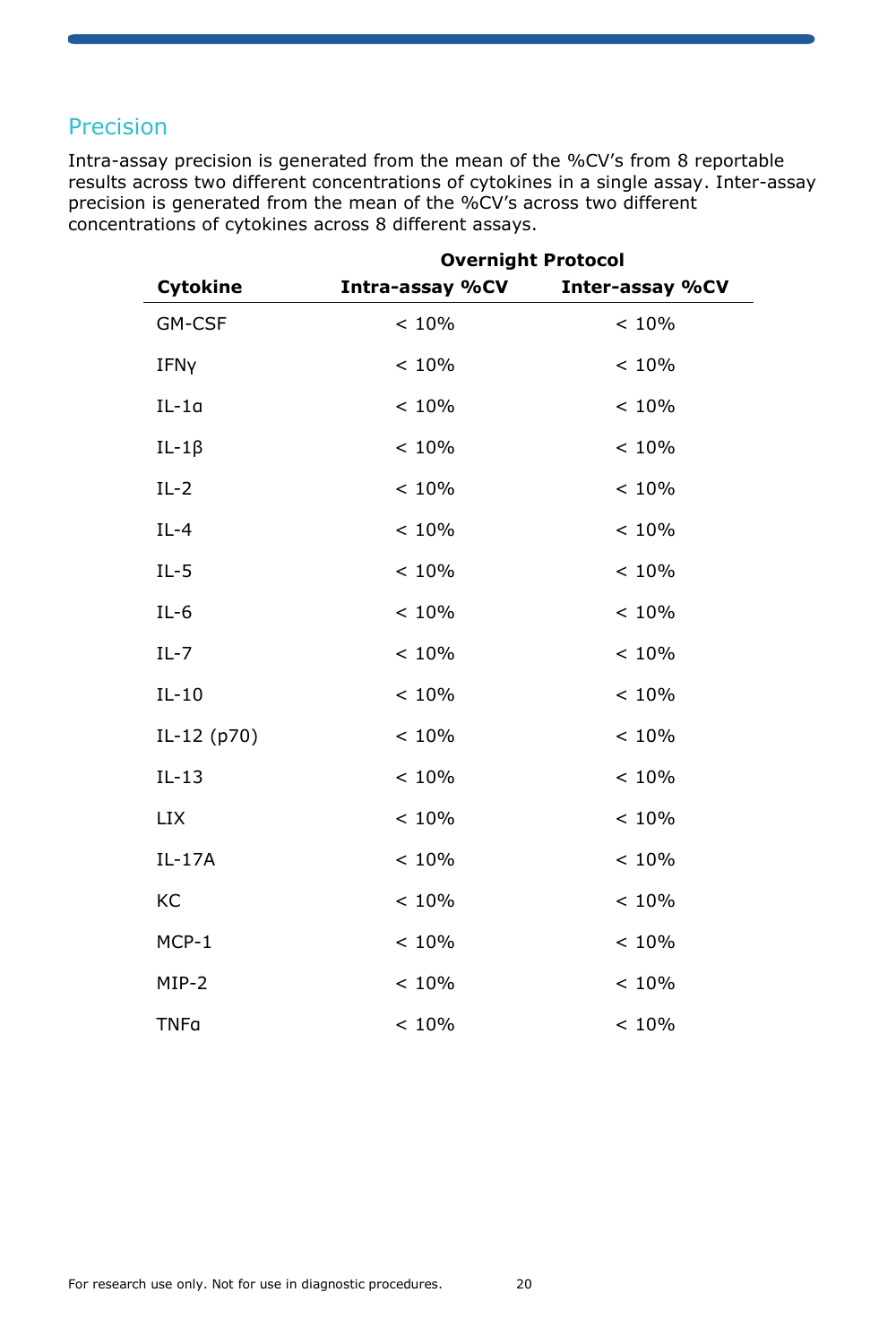### **Accuracy**

|             | <b>Overnight Protocol</b>  |  |  |  |  |
|-------------|----------------------------|--|--|--|--|
| Cytokine    | % Recovery in Serum Matrix |  |  |  |  |
| GM-CSF      | 102                        |  |  |  |  |
| IFNy        | 97                         |  |  |  |  |
| $IL-1a$     | 94                         |  |  |  |  |
| $IL-1\beta$ | 101                        |  |  |  |  |
| $IL-2$      | 89                         |  |  |  |  |
| $IL-4$      | 90                         |  |  |  |  |
| $IL-5$      | 85                         |  |  |  |  |
| $IL-6$      | 85                         |  |  |  |  |
| $IL - 7$    | 95                         |  |  |  |  |
| $IL-10$     | 95                         |  |  |  |  |
| IL-12 (p70) | 91                         |  |  |  |  |
| $IL-13$     | 102                        |  |  |  |  |
| <b>LIX</b>  | 95                         |  |  |  |  |
| IL-17A      | 91                         |  |  |  |  |
| KC          | 82                         |  |  |  |  |
| MCP-1       | 94                         |  |  |  |  |
| $MIP-2$     | 99                         |  |  |  |  |
| <b>TNFa</b> | 93                         |  |  |  |  |

Spike Recovery: The data represent mean percent recovery of spiked standards ranging from low, medium, and high concentration in serum matrix (n=3).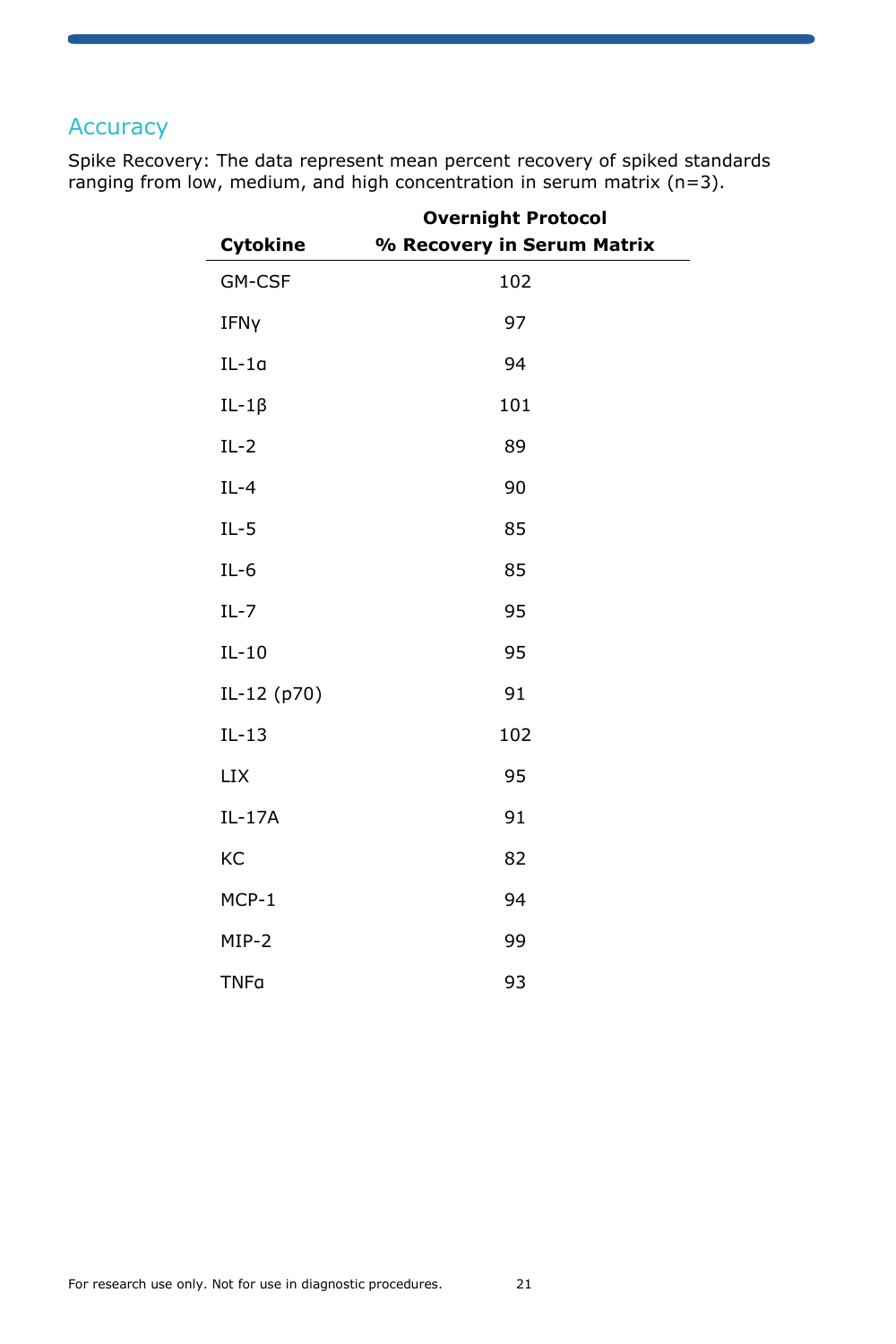## Troubleshooting

| Problem                    | <b>Probable Cause</b>                                                      | <b>Solution</b>                                                                                                                                                                                                                                                                                                                                                                                                                                                                                                                                                                                                                                                                                                                                                                                                                                                                                                                                                                                         |  |  |  |  |
|----------------------------|----------------------------------------------------------------------------|---------------------------------------------------------------------------------------------------------------------------------------------------------------------------------------------------------------------------------------------------------------------------------------------------------------------------------------------------------------------------------------------------------------------------------------------------------------------------------------------------------------------------------------------------------------------------------------------------------------------------------------------------------------------------------------------------------------------------------------------------------------------------------------------------------------------------------------------------------------------------------------------------------------------------------------------------------------------------------------------------------|--|--|--|--|
|                            | Plate washer aspirate<br>height set too low                                | Adjust aspiration height according to<br>manufacturers' instructions.                                                                                                                                                                                                                                                                                                                                                                                                                                                                                                                                                                                                                                                                                                                                                                                                                                                                                                                                   |  |  |  |  |
|                            | Bead mix prepared<br>inappropriately                                       | Sonicate bead vials and vortex just<br>prior to adding to bead mix bottle<br>according to protocol. Agitate bead<br>mix intermittently in reservoir while<br>pipetting this into the plate.                                                                                                                                                                                                                                                                                                                                                                                                                                                                                                                                                                                                                                                                                                                                                                                                             |  |  |  |  |
|                            | Samples cause<br>interference due<br>to particulate matter<br>or viscosity | See above. Also sample probe may<br>need to be cleaned with alcohol<br>flushes, back flushes and washes;<br>or if needed, probe should be<br>removed and sonicated.                                                                                                                                                                                                                                                                                                                                                                                                                                                                                                                                                                                                                                                                                                                                                                                                                                     |  |  |  |  |
| Insufficient<br>bead count | Probe height not<br>adjusted correctly                                     | When reading the assay on the<br>Luminex <sup>®</sup> 200 <sup>™</sup> instrument, adjust<br>probe height according to the<br>protocols recommended by Luminex®<br>to the kit solid plate using 3 alignment<br>discs. When reading the assay on the<br>MAGPIX <sup>®</sup> instrument, adjust probe<br>height to the kit solid plate or to the<br>recommended filter plates using<br>2 alignment discs. When reading the<br>assay on the FLEXMAP 3D®<br>instrument, adjust probe height to the<br>kit solid plate using 1 alignment disc.<br>For the FLEXMAP 3D® instrument,<br>when using the solid plate in the kit,<br>the final resuspension should be with<br>150 µL Sheath Fluid PLUS in each well<br>and 75 µL should be aspirated.<br>When reading the assay on the xMAP®<br>INTELLIFLEX instrument, adjust probe<br>height based on the type of plate you<br>are using, place an alignment disk or<br>an alignment sphere in the well<br>according to the protocol<br>recommended by Luminex®. |  |  |  |  |
|                            | Background wells<br>were contaminated                                      | Avoid cross-well contamination by<br>using sealer appropriately and<br>pipetting with multichannel pipettes<br>without touching reagent in plate.                                                                                                                                                                                                                                                                                                                                                                                                                                                                                                                                                                                                                                                                                                                                                                                                                                                       |  |  |  |  |
| Background is<br>too high  | Matrix used has<br>endogenous analyte<br>or interference                   | Check matrix ingredients for<br>cross reacting components (for<br>example, interleukin modified tissue<br>culture medium).                                                                                                                                                                                                                                                                                                                                                                                                                                                                                                                                                                                                                                                                                                                                                                                                                                                                              |  |  |  |  |
|                            | Insufficient washes                                                        | Increase number of washes.                                                                                                                                                                                                                                                                                                                                                                                                                                                                                                                                                                                                                                                                                                                                                                                                                                                                                                                                                                              |  |  |  |  |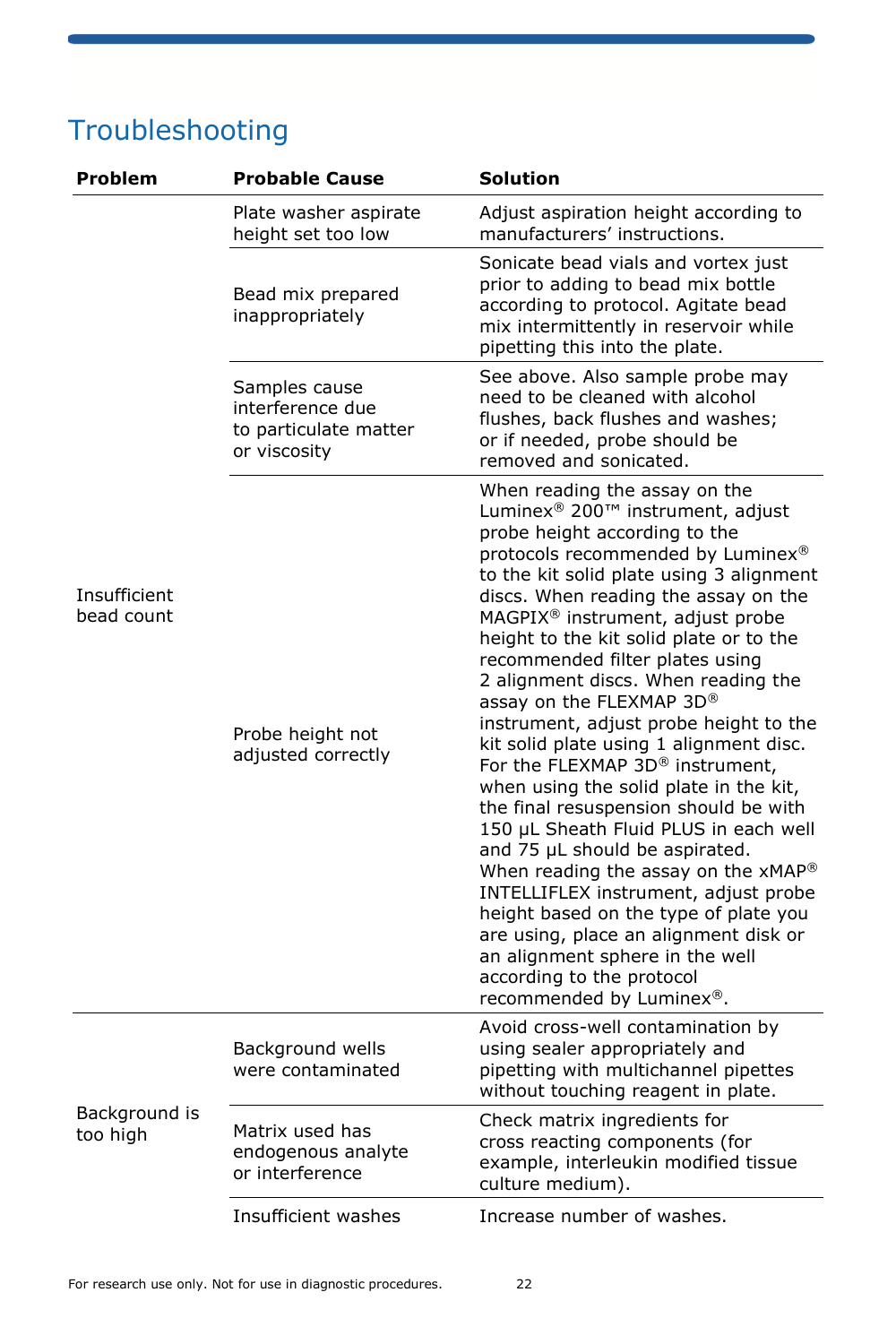| Problem                                     | <b>Probable Cause</b>                                                                               | <b>Solution</b>                                                                                                                                                                             |  |  |  |  |
|---------------------------------------------|-----------------------------------------------------------------------------------------------------|---------------------------------------------------------------------------------------------------------------------------------------------------------------------------------------------|--|--|--|--|
|                                             | Luminex <sup>®</sup> instrument<br>not calibrated correctly<br>or recently                          | Calibrate Luminex® instrument based<br>on manufacturer's instructions, at<br>least once a week or if temperature<br>has changed by $>$ 3 °C.                                                |  |  |  |  |
|                                             | Gate settings not<br>adjusted correctly                                                             | Some Luminex® instruments (for<br>example, Bio-Plex®) require different<br>gate settings than those described in<br>the kit protocol. Use instrument<br>default settings.                   |  |  |  |  |
| Beads not<br>in region                      | Wrong bead regions in<br>protocol template                                                          | Check kit protocol for correct bead<br>regions or analyte selection.                                                                                                                        |  |  |  |  |
| or gate                                     | Incorrect sample<br>type used                                                                       | Samples containing organic solvents<br>or if highly viscous should be diluted<br>or dialyzed as required.                                                                                   |  |  |  |  |
|                                             | Instrument not washed<br>or primed                                                                  | Prime the Luminex® instrument<br>4 times to rid it of air bubbles, wash<br>4 times with sheath fluid or water if<br>there is any remnant alcohol or<br>sanitizing liquid.                   |  |  |  |  |
|                                             | Beads were exposed<br>to light                                                                      | Keep plate and bead mix covered with<br>dark lid or aluminum foil during all<br>incubation steps.                                                                                           |  |  |  |  |
| Signal for                                  | Incorrect or no Detection<br>Antibody was added                                                     | Add appropriate Detection Antibody<br>and continue.                                                                                                                                         |  |  |  |  |
| whole plate<br>is same as<br>background     | Streptavidin-Phycoerythrin<br>was not added                                                         | Add Streptavidin-Phycoerythrin<br>according to protocol. If Detection<br>Antibody has already been removed,<br>sensitivity may be low.                                                      |  |  |  |  |
| Low signal<br>for standard                  | Detection Antibody<br>may have been removed<br>prior to adding<br>Streptavidin-Phycoerythrin        | May need to repeat assay if desired<br>sensitivity not achieved.                                                                                                                            |  |  |  |  |
| curve                                       | Incubations done<br>at inappropriate<br>temperatures, timings<br>or agitation                       | Assay conditions need to be checked.                                                                                                                                                        |  |  |  |  |
| Signals too<br>high, standard<br>curves are | Calibration target<br>value set too high                                                            | With some Luminex® instruments (for<br>example, Bio-Plex®) default target<br>setting for RP1 calibrator is set at high<br>PMT. Use low target value for<br>calibration and reanalyze plate. |  |  |  |  |
| saturated                                   | Plate incubation was<br>too long with standard<br>Use shorter incubation time.<br>curve and samples |                                                                                                                                                                                             |  |  |  |  |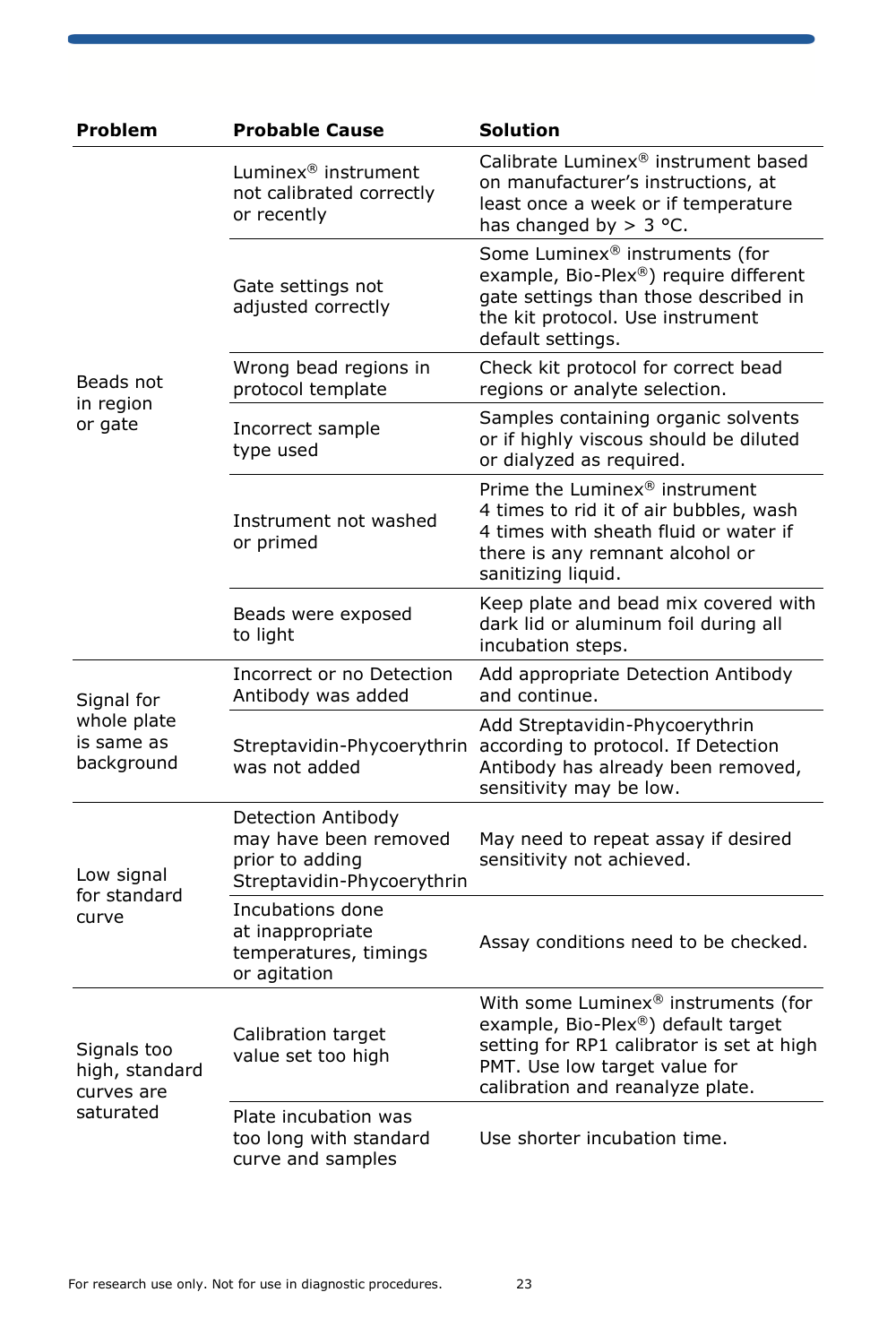| Problem                                             | <b>Probable Cause</b>                                                               | <b>Solution</b>                                                                                                                                                                                                                |  |  |  |  |
|-----------------------------------------------------|-------------------------------------------------------------------------------------|--------------------------------------------------------------------------------------------------------------------------------------------------------------------------------------------------------------------------------|--|--|--|--|
|                                                     | Samples contain<br>no or below detectable<br>levels of analyte                      | If below detectable levels, it may be<br>possible to use higher sample volume.<br>Check with technical support for<br>appropriate protocol modifications.                                                                      |  |  |  |  |
| Sample<br>readings are<br>out of range              | Samples contain<br>analyte concentrations<br>higher than highest<br>standard point. | Samples may require dilution and<br>reanalysis for just that particular<br>analyte.                                                                                                                                            |  |  |  |  |
|                                                     | Standard curve<br>was saturated at<br>higher end of curve                           | See above.                                                                                                                                                                                                                     |  |  |  |  |
|                                                     | Multichannel pipette<br>may not be calibrated                                       | Calibrate pipettes.                                                                                                                                                                                                            |  |  |  |  |
| High variation<br>in samples<br>and/or<br>standards | Plate washing was<br>not uniform                                                    | Confirm all reagents are removed<br>completely in all wash steps.                                                                                                                                                              |  |  |  |  |
|                                                     | Samples may have<br>high particulate<br>matter or other<br>interfering substances   | See above.                                                                                                                                                                                                                     |  |  |  |  |
|                                                     | Plate agitation<br>was insufficient                                                 | Plate should be agitated during all<br>incubation steps using a orbital<br>plate shaker at a speed where beads<br>are in constant motion without<br>causing splashing.                                                         |  |  |  |  |
|                                                     | Cross-well<br>contamination                                                         | Check when reusing plate sealer that<br>no reagent has touched sealer. Care<br>should be taken when using same<br>pipette tips that are used for reagent<br>additions and that pipette tip does not<br>touch reagent in plate. |  |  |  |  |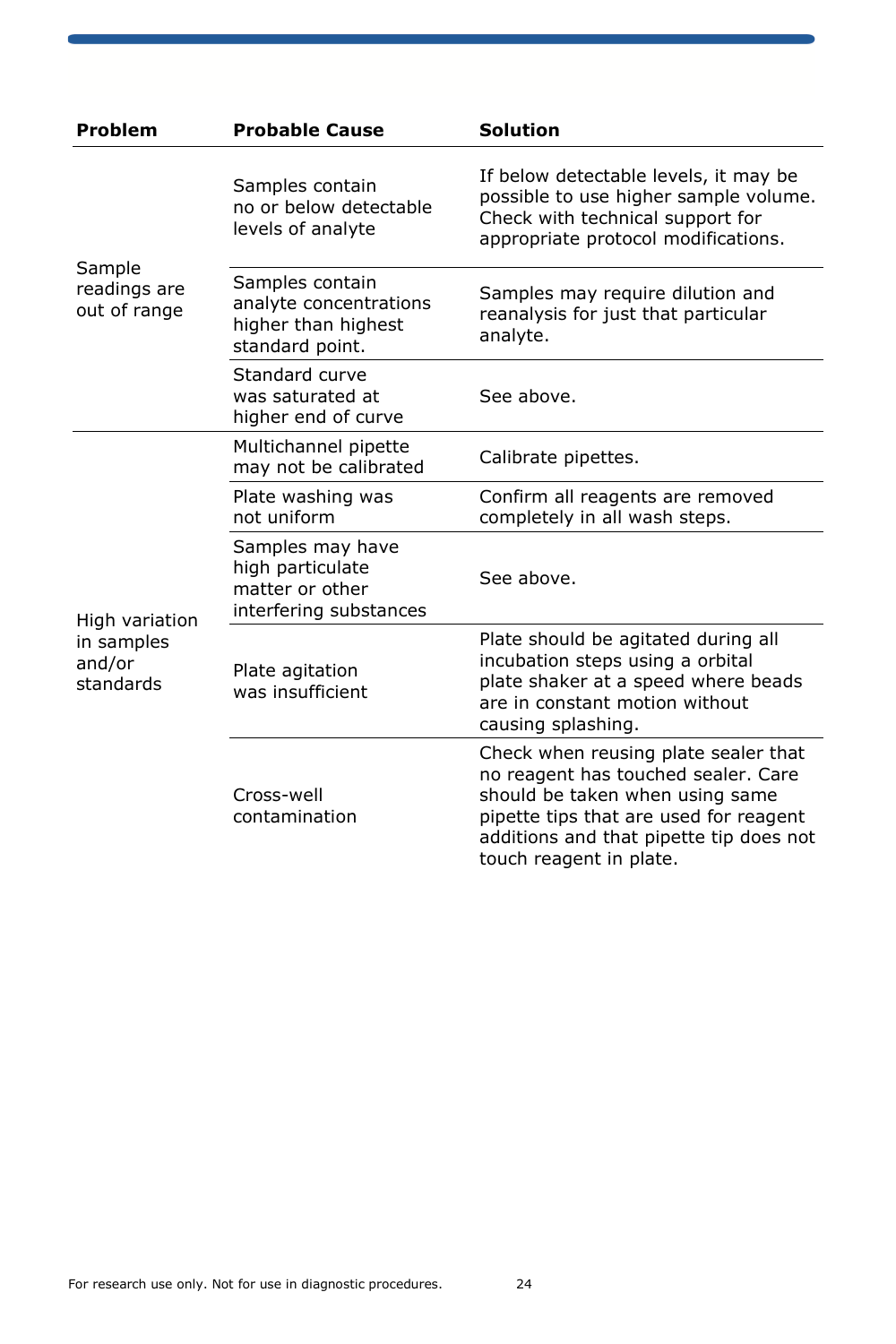### **FOR FILTER PLATES ONLY**

| Problem                         | <b>Probable Cause</b>                                                                               | <b>Solution</b>                                                                                                                                                  |  |  |  |  |
|---------------------------------|-----------------------------------------------------------------------------------------------------|------------------------------------------------------------------------------------------------------------------------------------------------------------------|--|--|--|--|
|                                 | Vacuum pressure<br>is insufficient                                                                  | Increase vacuum pressure such<br>that 0.2 mL buffer can be<br>suctioned in 3-5 seconds.                                                                          |  |  |  |  |
| Filter plate will<br>not vacuum | Samples have<br>insoluble particles                                                                 | Centrifuge samples just prior to<br>assay setup and use supernatant.                                                                                             |  |  |  |  |
|                                 | High lipid<br>concentration                                                                         | After centrifugation, remove lipid<br>layer and use supernatant.                                                                                                 |  |  |  |  |
|                                 | Vacuum pressure<br>too high                                                                         | Adjust vacuum pressure such that<br>0.2 mL buffer can be suctioned in<br>3-5 seconds. May need to transfer<br>contents to a new (blocked) plate<br>and continue. |  |  |  |  |
|                                 | Plate set directly<br>on table or<br>absorbent towels<br>during incubations or<br>reagent additions | Set plate on plate holder or raised<br>edge so bottom of filter is not<br>touching any surface.                                                                  |  |  |  |  |
| Plate leaked                    | Insufficient blotting<br>of filter plate bottom<br>causing wicking                                  | Blot the bottom of the filter plate<br>well with absorbent towels after<br>each wash step.                                                                       |  |  |  |  |
|                                 | Pipette touching<br>plate filter<br>during additions                                                | Pipette to the side of plate.                                                                                                                                    |  |  |  |  |
|                                 | Probe height not<br>adjusted correctly                                                              | Adjust probe to 3 alignment discs<br>in well H6.                                                                                                                 |  |  |  |  |
|                                 | Sample too viscous                                                                                  | May need to dilute sample.                                                                                                                                       |  |  |  |  |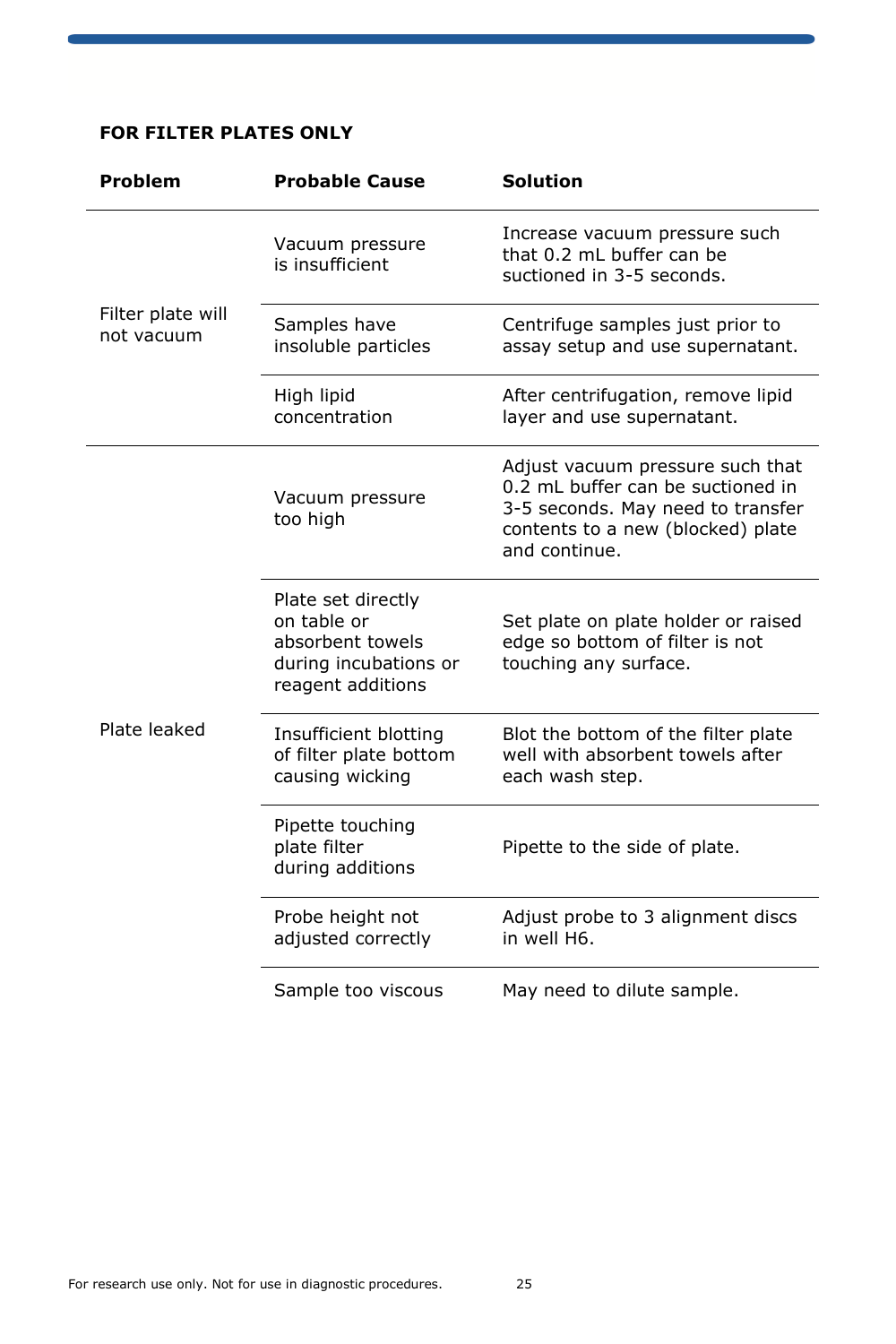## Product Ordering

| <b>Replacement Reagents</b>                                                         | Cat. No.          |
|-------------------------------------------------------------------------------------|-------------------|
| Mouse High Sensitivity T Cell Standard                                              | <b>MHSTC-8070</b> |
| Mouse High Sensitivity T Cell Quality Controls                                      | MHSTC-6070        |
| Serum Matrix                                                                        | MXMSM-11          |
| Mouse High Sensitivity T Cell Detection Antibodies                                  | <b>MHSTC-1070</b> |
| Streptavidin-Phycoerythrin                                                          | MC-SAPE10         |
| Assay Buffer                                                                        | I-AB              |
| Set of two 96-Well plates with sealers                                              | MAG-PLATE         |
| 10X Wash Buffer                                                                     | L-WB              |
| Mouse High Sensitivity T Cell 18 Plex Premixed<br>Magnetic Bead Kit - BULK PACKAGED | MHSTCMAG-70KPXBK  |

### **Antibody-Immobilized Magnetic Beads**

| Cytokine               | <b>Bead No.</b> | Cat No.        |
|------------------------|-----------------|----------------|
| GM-CSF                 | 15              | MGMCSF-MAG     |
| IFNY                   | 19              | MIFNG-MAG      |
| $IL-1a$                | 21              | MIL1A-MAG      |
| $IL-1\beta$            | 25              | MIL1B-MAG      |
| $IL-2$                 | 26              | MIL2-MAG       |
| $IL-4$                 | 28              | MIL4-MAG       |
| $IL-5$                 | 30              | MIL5-MAG       |
| $IL-6$                 | 34              | MCYIL6-MAG     |
| $IL - 7$               | 36              | MIL7-MAG       |
| $IL-10$                | 43              | MIL10-MAG      |
| $IL-12(p70)$           | 47              | MIL12P70-MAG   |
| $IL-13$                | 52              | MIL13-MAG      |
| <b>LIX</b>             | 53              | MLIX-MAG       |
| $IL-17A$               | 56              | MIL17-MAG      |
| KC                     | 61              | MKC-MAG        |
| $MCP-1$                | 62              | MCYMCP1-MAG    |
| MIP-2                  | 73              | MMIP2-MAG      |
| <b>TNFa</b>            | 77              | MCYTNFA-MAG    |
| Premixed 18-plex Beads | -               | MHSTCPMX18-MAG |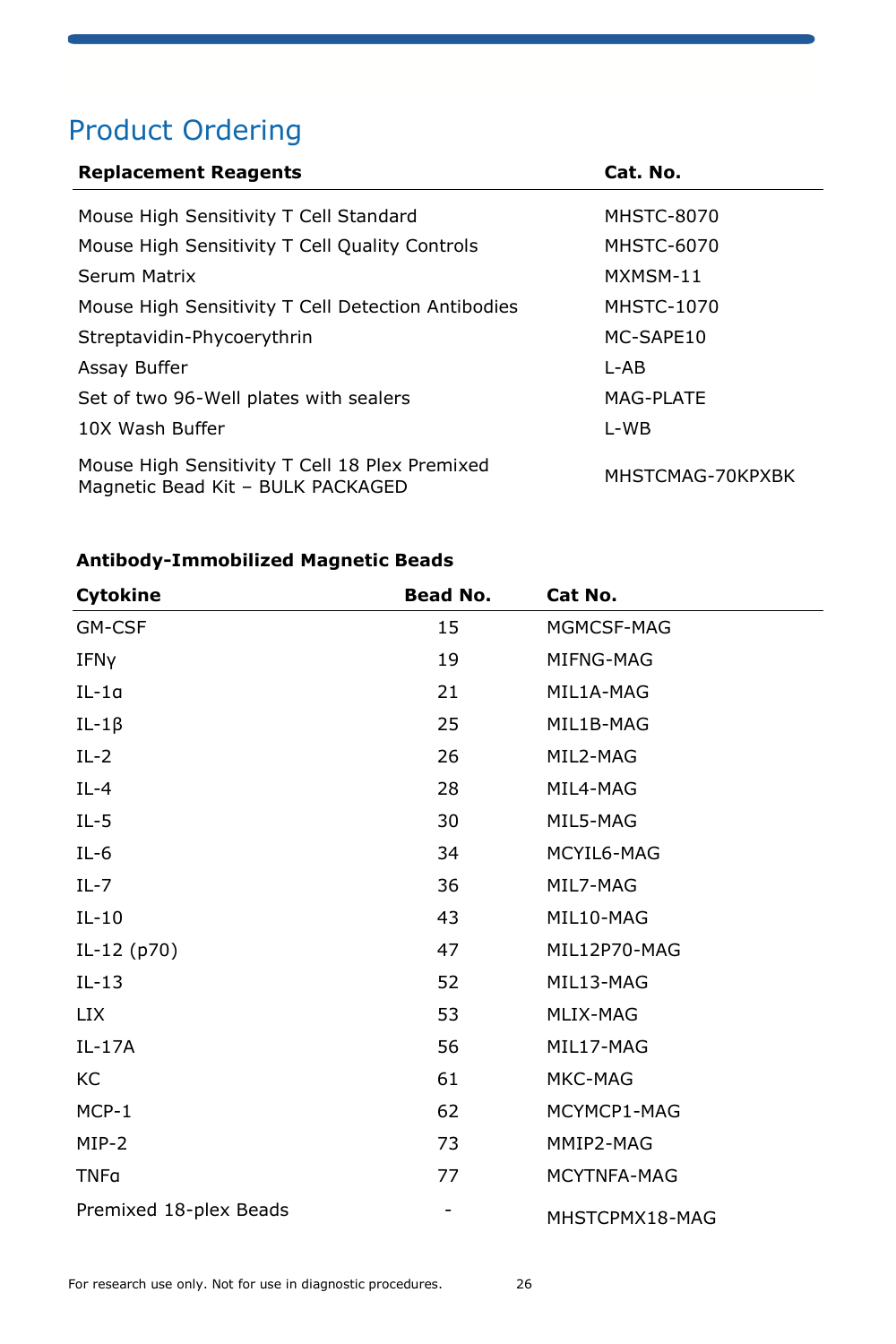## Well Map

|             | $\mathbf{1}$                          | $\overline{2}$ | 3                        | $\overline{4}$ | 5 | 6 | 7 | 8 | 9 | 10 | 11 | 12 |
|-------------|---------------------------------------|----------------|--------------------------|----------------|---|---|---|---|---|----|----|----|
| A           | $0$ pg/mL<br>Standard<br>(Background) | Standard 4     | $QC-1$<br>Control        | Etc.           |   |   |   |   |   |    |    |    |
| B           | $0$ pg/mL<br>Standard<br>(Background) | Standard 4     | $QC-1$<br>Control        |                |   |   |   |   |   |    |    |    |
| $\mathsf C$ | Standard 1                            | Standard 5     | $QC-2$<br>Control        |                |   |   |   |   |   |    |    |    |
| D           | Standard 1                            | Standard 5     | $QC-2$<br>Control        |                |   |   |   |   |   |    |    |    |
| E           | Standard 2                            | Standard 6     | Sample<br>1              |                |   |   |   |   |   |    |    |    |
| F           | Standard 2                            | Standard 6     | Sample<br>1              |                |   |   |   |   |   |    |    |    |
| G           | Standard 3                            | Standard 7     | Sample<br>$\overline{2}$ |                |   |   |   |   |   |    |    |    |
| н           | Standard 3                            | Standard 7     | Sample<br>2              |                |   |   |   |   |   |    |    |    |